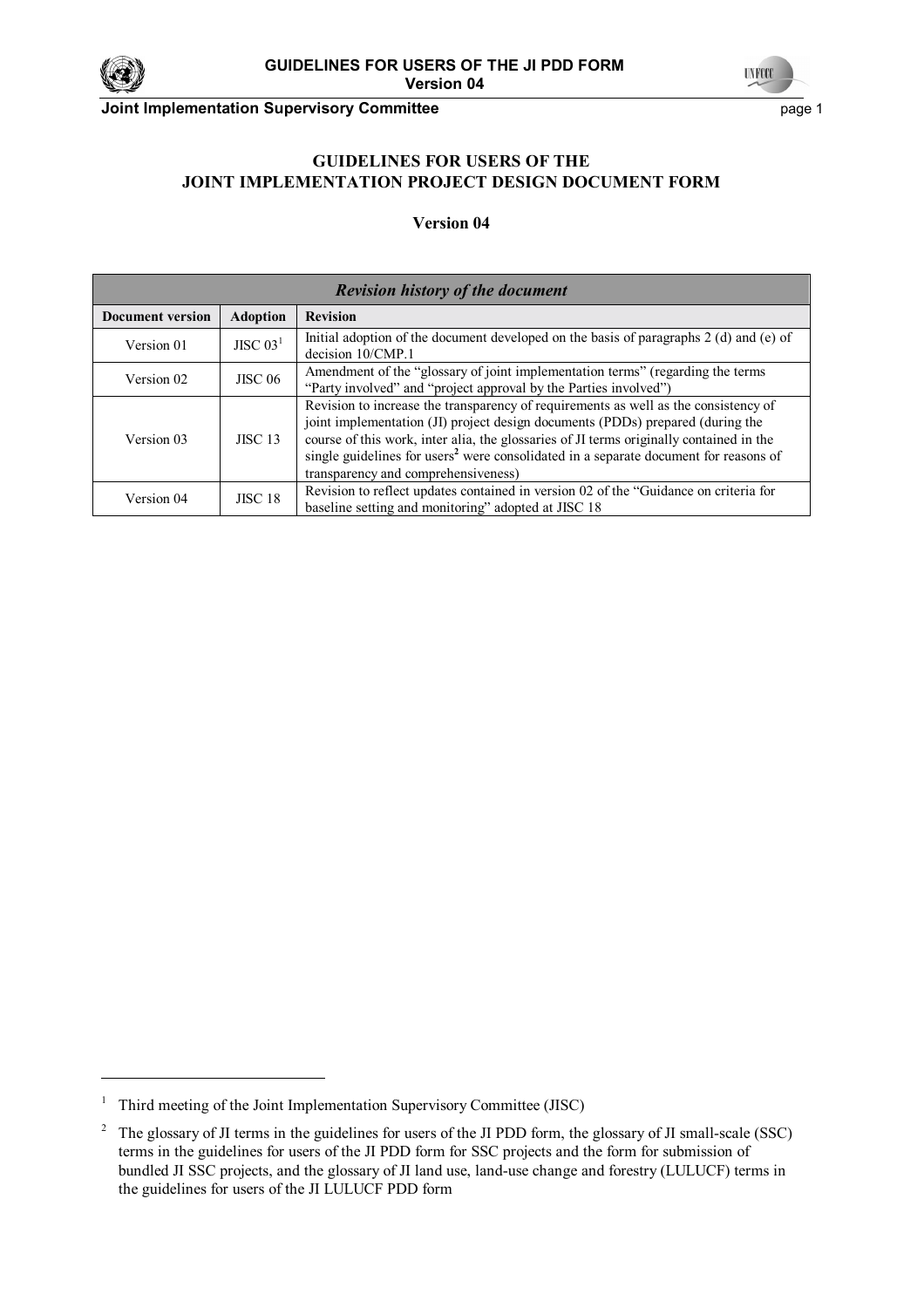

# **UNFCCC Joint Implementation Supervisory Committee** <br>
page 2

# **CONTENTS**

| <b>PART I (General guidance)</b>                                                          | Page          |
|-------------------------------------------------------------------------------------------|---------------|
| A. General information on the joint implementation project design document form           | 3             |
|                                                                                           | $\mathcal{F}$ |
| <b>PART II (Joint implementation project design document form)</b>                        |               |
| A. Information note for the joint implementation project design document form             | 7             |
| B. Specific guidelines for users of the joint implementation project design document form | 8             |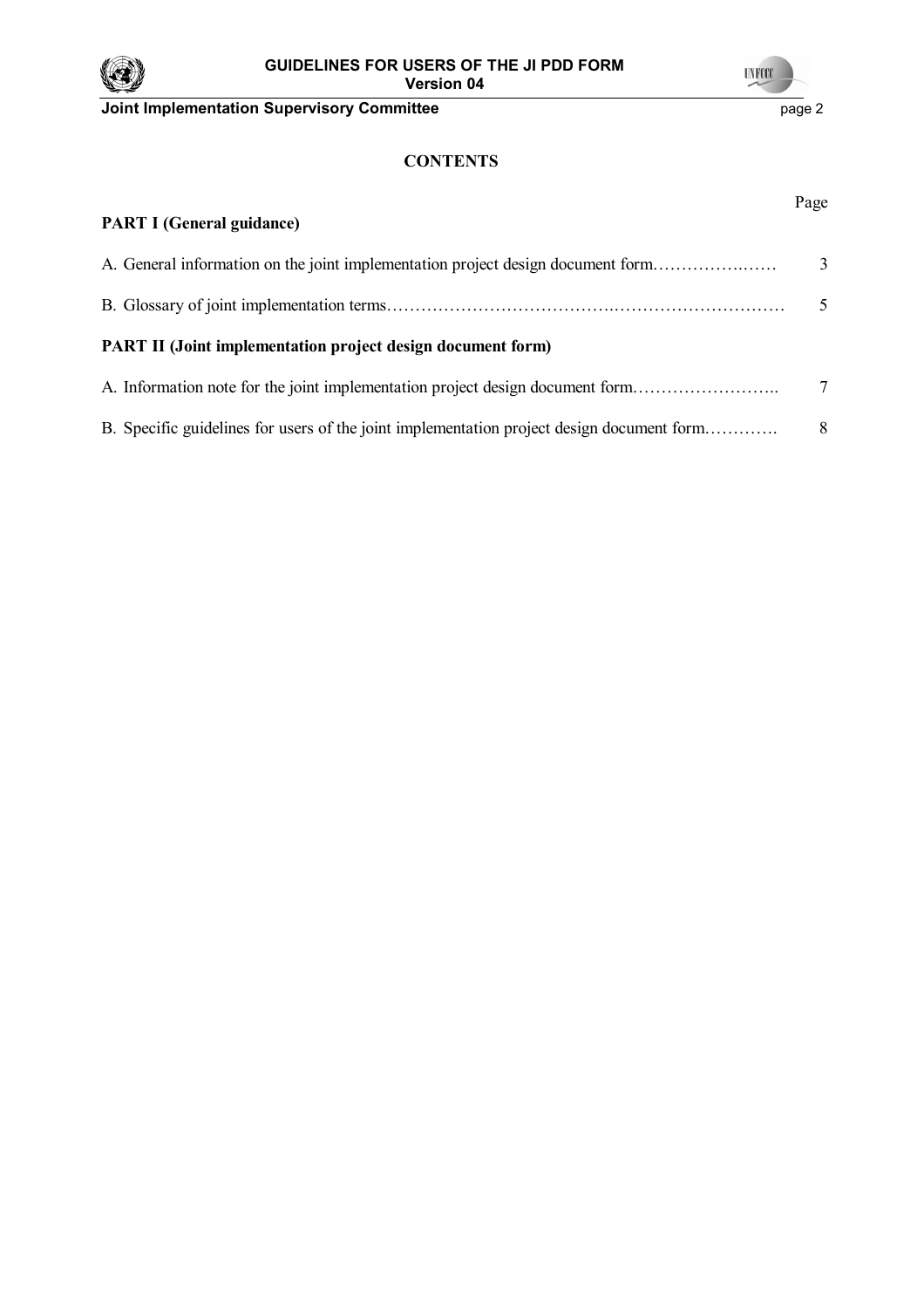

**Joint Implementation Supervisory Committee** page 3



# **PART I**

# **A. General information on the joint implementation project design document form**

1. These guidelines are to assist users of the joint implementation project design document (JI PDD) form.

2. The JI PDD form was elaborated by the Joint Implementation Supervisory Committee (JISC) in accordance with decisions 16/CP.7 and 10/CMP.1 and the guidelines for the implementation of Article 6 of the Kyoto Protocol as contained in decision 9/CMP.1 and the annex thereto (hereinafter referred to as JI guidelines).

3. Project participants that wish to submit a PDD to an accredited independent entity (AIE) under the verification procedure under the JISC, as defined in the JI guidelines, paragraphs 30–45, shall submit a completed JI PDD form.

4. The JI PDD form can be obtained electronically from the JI section of the UNFCCC website  $(\langle \text{http://ji.unfccc.int/>}) \text{ or by e-mail (ji-info@unfccc.int}) \text{ or in printed format from the }$ UNFCCC secretariat (fax: +49 228 815 1999).

5. Terms, which are underlined with a broken line in the JI PDD form, are explained in the "glossary of joint implementation terms". Users of the JI PDD form are strongly recommended to consult the most recent version of the glossary, available under <http://ji.unfccc.int/Ref/Docs.html>.

6. Project participants should also consult the section "Guidance / Clarifications" of the JI section of the UNFCCC website  $(\langle \text{http://ji.unfcc.in/}\rangle)$ . Its contents may also be obtained from the UNFCCC secretariat (e-mail: ji-info@unfccc.int, fax: +49 228 815 1999).

7. The JISC may revise the JI PDD form, if necessary. Revisions come into effect once adopted by the JISC, bearing in mind the provisions below.

8. Revisions of the JI PDD form do not affect projects the PDD of which:

- (a) Has already been used as the basis for a determination by an AIE; or
- (b) Has already been submitted to an AIE for determination prior to the adoption of the revised JI PDD form; or
- (c) Is submitted to an AIE within a month following the adoption of the revised JI PDD form.

9. The JISC will not accept documentation using the previous version of the JI PDD form six months after the adoption of a new version.

10. In accordance with the JI guidelines, the working language of the JISC is English. The JI PDD form shall therefore be completed and submitted in English.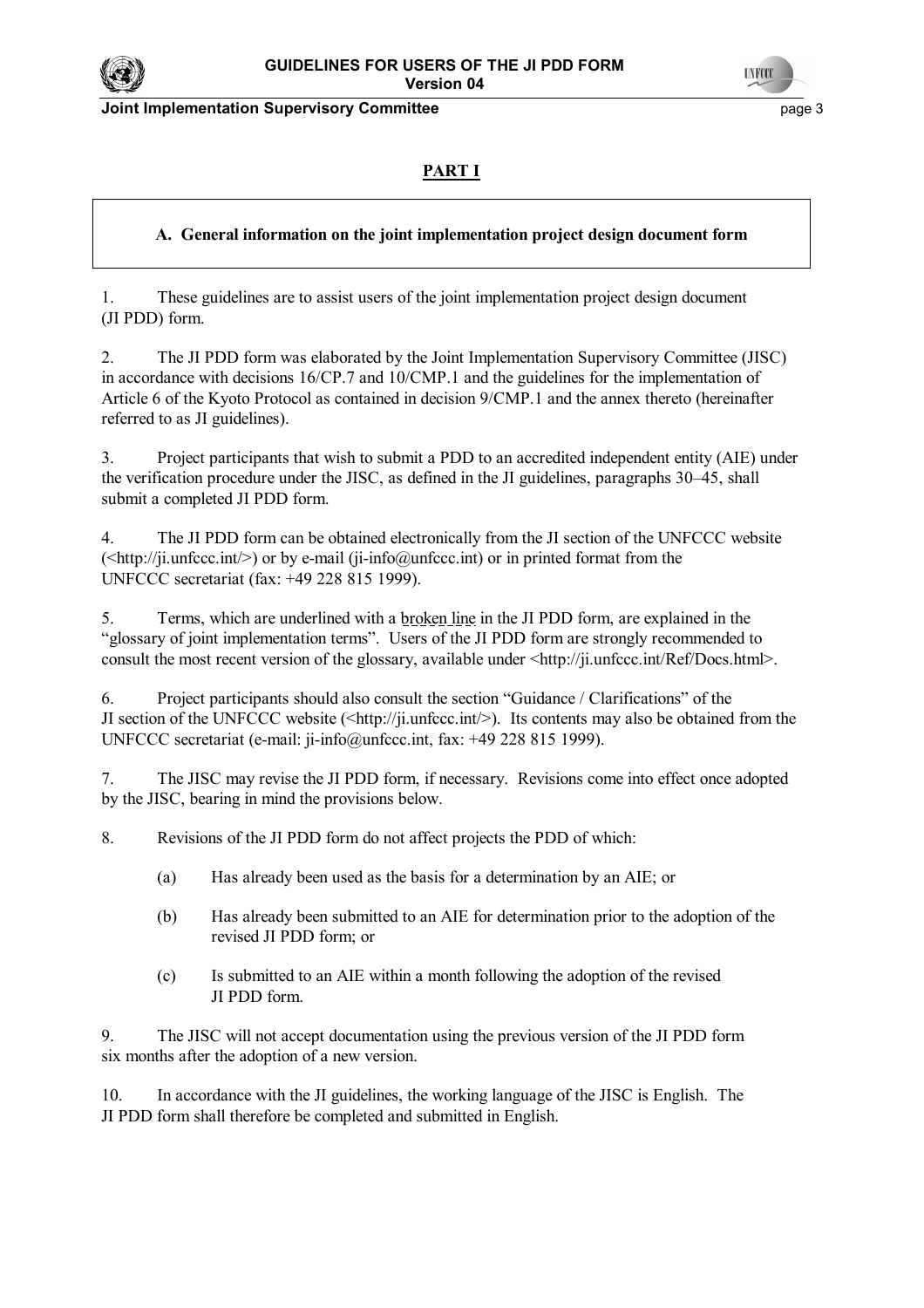



# **Joint Implementation Supervisory Committee** <br>
page 4

11. The JI PDD form shall not be altered. It shall be completed without modifying/adding headings, logo, format or font. Tables shall not be modified or deleted (unless otherwise indicated). However, rows may be added as needed.

12. The completed JI PDD form shall include in section A.1. the version number and the date of the document.

13. If a section of the JI PDD form is not applicable, it shall be explicitly stated that the section is left blank on purpose.

14. This JI PDD form is not applicable to JI small-scale (SSC) or JI land use, land-use change and forestry (LULUCF) projects.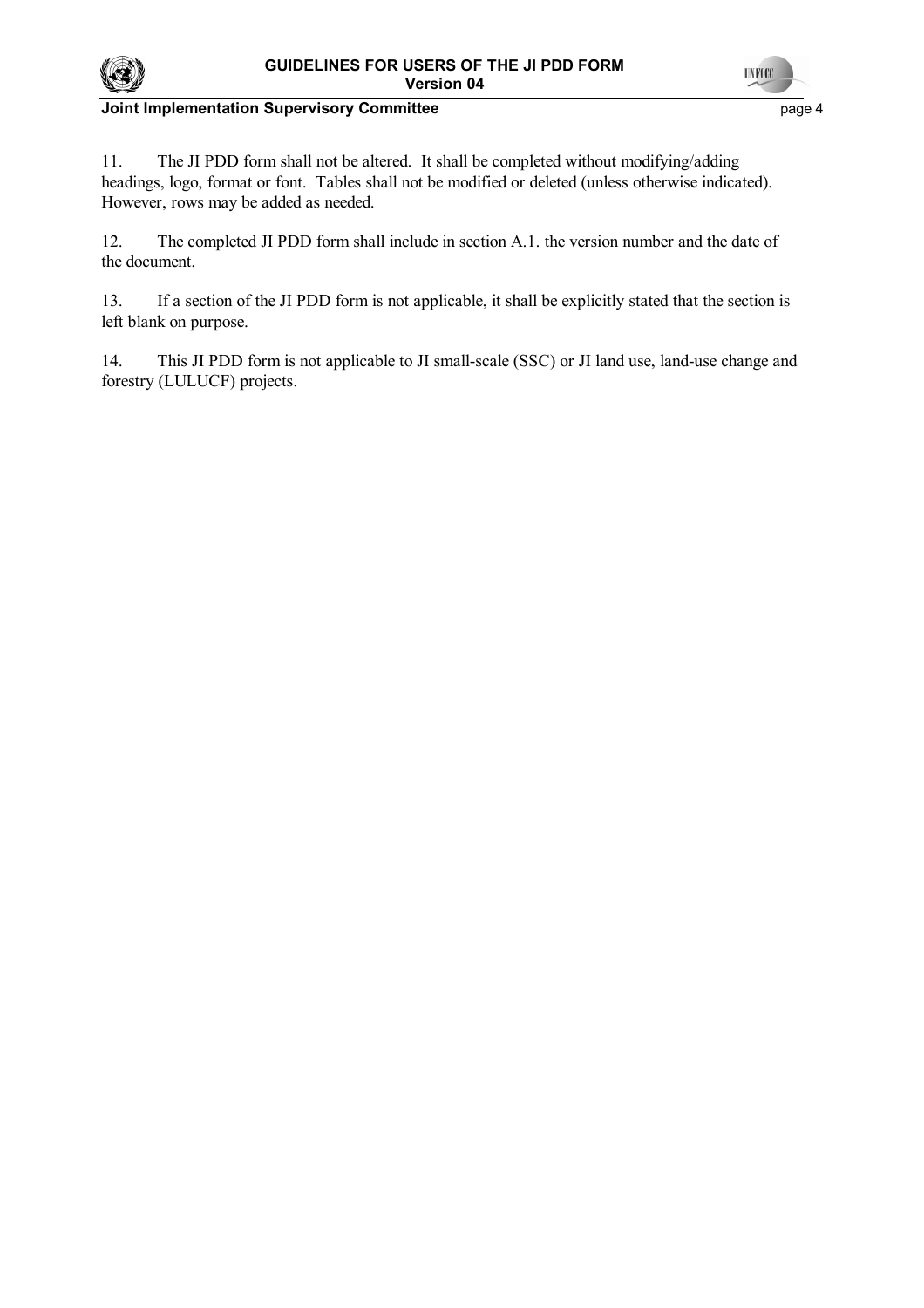

**Joint Implementation Supervisory Committee** page 5

# **B. Glossary of joint implementation terms**

1. Joint implementation (JI) means the mechanism referred to in Article 6 of the Kyoto Protocol. "For the purpose of meeting its commitments under Article<sup>3</sup> 3, any Party<sup>4</sup> included in Annex I may transfer to, or acquire from, any other such Party emission reduction units resulting from projects aimed at reducing anthropogenic emissions by sources or enhancing anthropogenic removals by sinks of greenhouse gases in any sector of the economy, provided that:

- (a) Any such project has the approval of the Parties involved;
- (b) Any such project provides a reduction in emissions by sources, or an enhancement of removals by sinks, that is additional to any that would otherwise occur;
- (c) It does not acquire any emission reduction units if it is not in compliance with its obligations under Articles 5 and 7; and
- (d) The acquisition of emission reduction units shall be supplemental to domestic actions for the purposes of meeting commitments under Article  $3.^{55}$ .

2. The Conference of the Parties (COP), by its decision 16/CP.7, recommended the Conference of the Parties serving as the meeting of the Parties to the Kyoto Protocol (CMP) to adopt, at its first session, a decision on guidelines for the implementation of Article 6 of the Kyoto Protocol. Accordingly, the CMP adopted decision  $9/CMP.1<sup>6</sup>$ 

3. The JISC has developed a glossary of JI terms which is meant, inter alia, to facilitate the completion of the:

(a) JI PDD form;

l

- (b) JI PDD form for SSC projects (JI SSC PDD form) and the form for submission of bundled JI SSC projects (F-JI-SSC-BUNDLE); and
- (c) JI LULUCF PDD form.

4. On the whole, the glossary aims at defining JI related terms on a general basis, but also elaborates on them in the specific context of e.g. JI SSC or JI LULUCF projects in more detail, as appropriate. Partly, terms are specifically applicable to JI SSC or JI LULUCF projects, which is explicitly indicated.

<sup>3</sup> In this glossary, the term "Article" refers to an Article of the Kyoto Protocol to the United Nations Framework Convention on Climate Change (UNFCCC), unless the context otherwise indicates.

<sup>4</sup> In this glossary, the term "Party" means, unless the context otherwise indicates, a Party to the Kyoto Protocol. "Party included in Annex I" (also "Annex I Party") means a Party which is included in Annex I to the UNFCCC, as may be amended, or a Party which has made a notification under Article 4, paragraph 2 (g), of the UNFCCC, and which has ratified the Kyoto Protocol.

<sup>5</sup> Article 6, paragraph 1, of the Kyoto Protocol

<sup>6</sup> Paragraph 4 of decision 9/CMP.1 stipulates that projects under Article 6 aimed at enhancing anthropogenic removals by sinks shall conform to definitions, accounting rules, modalities and guidelines under Article 3, paragraphs 3 and 4, of the Kyoto Protocol.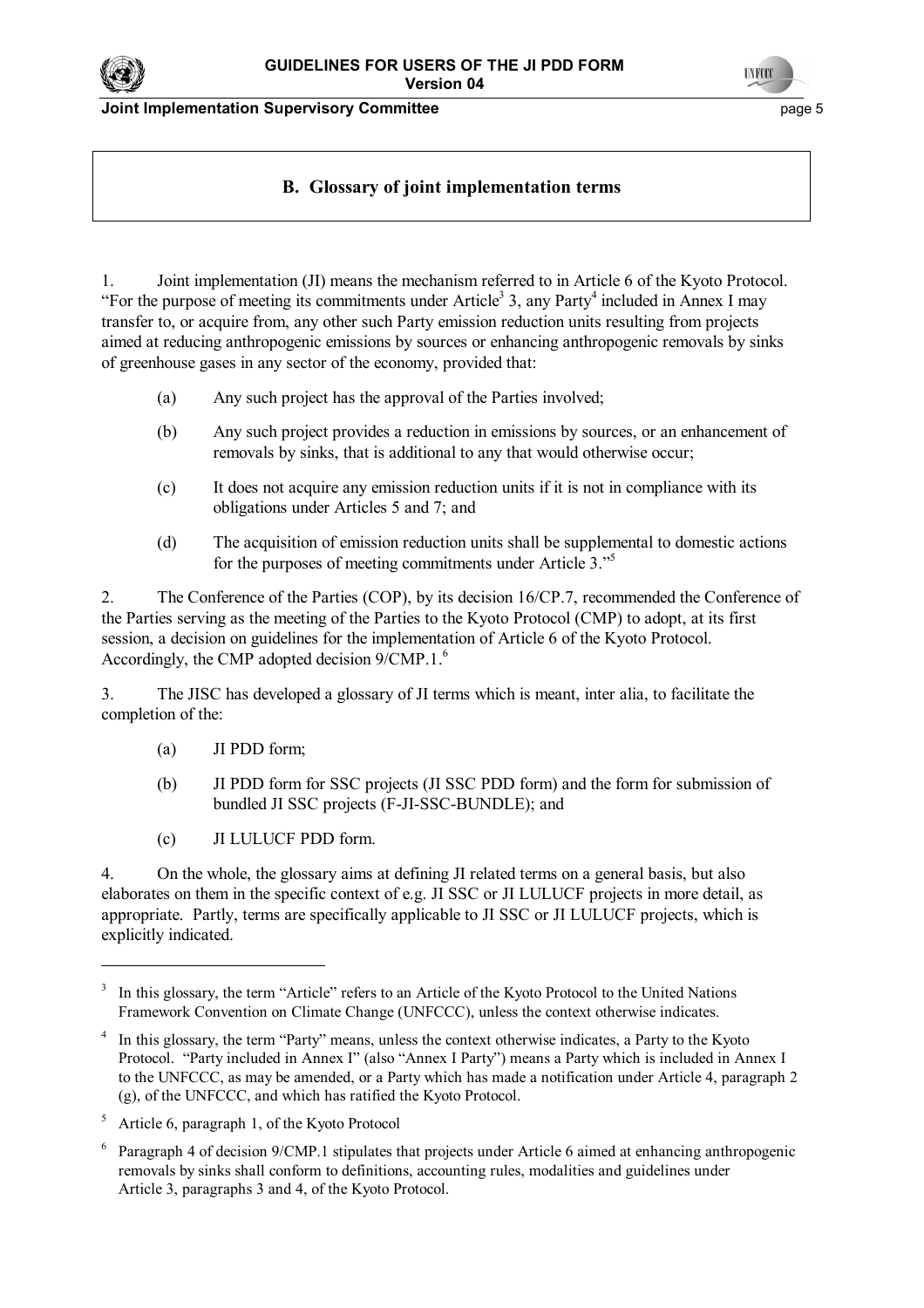



# **Joint Implementation Supervisory Committee** <br>
page 6

5. The most recent version of the glossary is available under <http://ji.unfccc.int/Ref/Docs.html> and shall be used taking into account the "Guidance on criteria for baseline setting and monitoring" and, as appropriate, the provisions for JI SSC projects<sup>7</sup> developed by the JISC in accordance with paragraph 2 (f) of decision 10/CMP.1.

<sup>7</sup> The thresholds for JI SSC projects were amended in paragraph 14 of decision 3/CMP.2.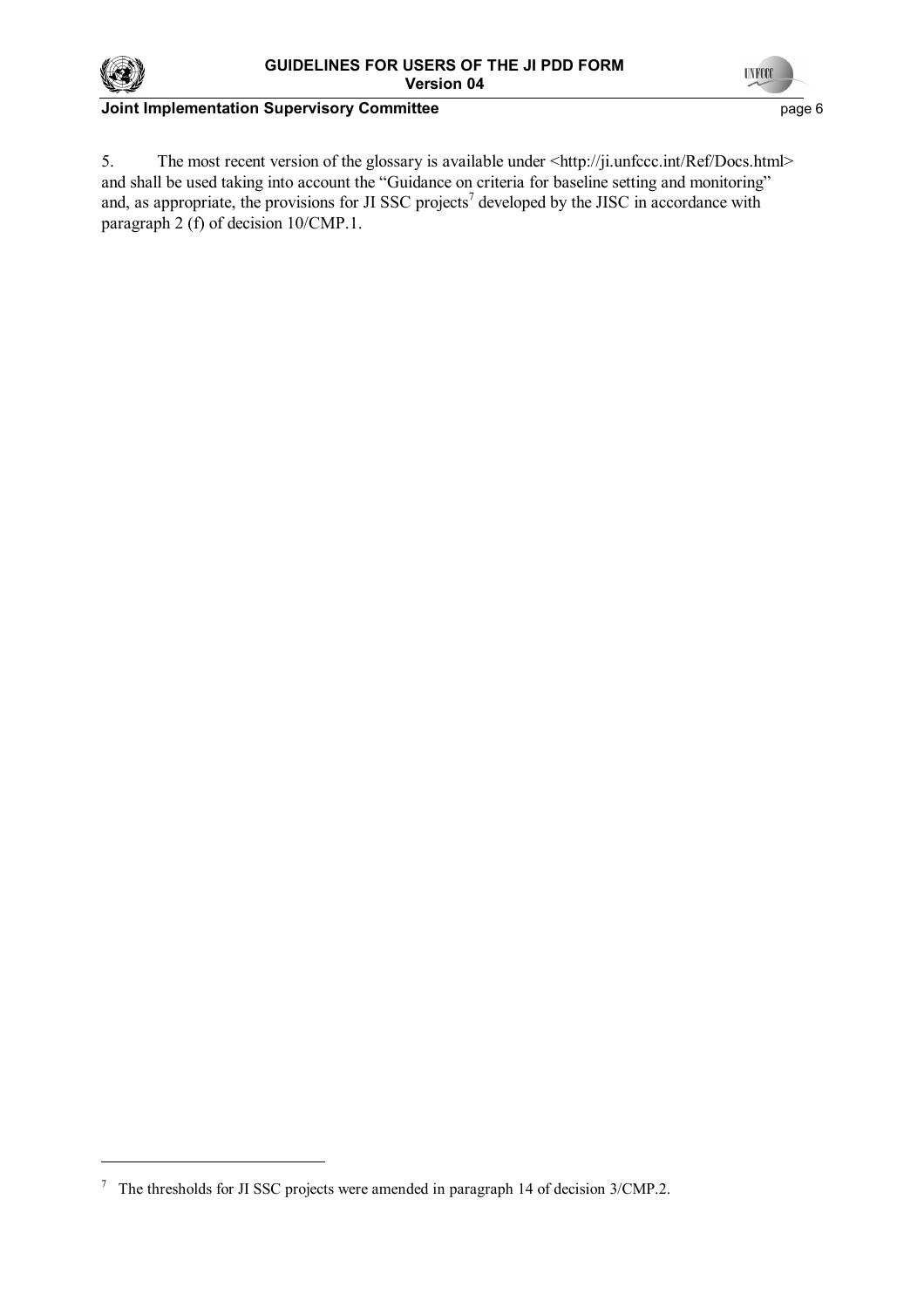

**Joint Implementation Supervisory Committee** <br>
page 7

# **PART II**

# **A. Information note for the joint implementation project design document form**

1. The completed JI PDD form presents information on the essential technical and organizational aspects of a project and is a key input for determinations regarding the project under the verification procedure under the JISC as defined in paragraphs 30–45 of the JI guidelines.

2. The completed JI PDD form contains information on the project, the baseline, and the monitoring plan chosen.

3. The project participants shall submit the completed JI PDD form, together with attachments, if necessary, to an AIE for determination. The AIE then examines the adequacy of the information provided in the JI PDD, especially whether it satisfies the relevant provisions of the JI guidelines. Based on this examination, the AIE makes a determination regarding the project.

4. Bearing in mind paragraph 40 of the JI guidelines, project participants shall submit documentation that contains confidential/proprietary information in two versions:

- A marked-up version where all confidential/proprietary parts have been made illegible by the project participants (e.g. by covering those parts with black ink) so that it can be made public;
- A version containing all information, i.e. including parts which shall be treated as strictly confidential by all persons handling this documentation (AIEs, JISC members and alternate members, and panel, subcommittee and working group members, external experts requested to consider such documents in support of the work of the JISC, and the secretariat, as applicable).

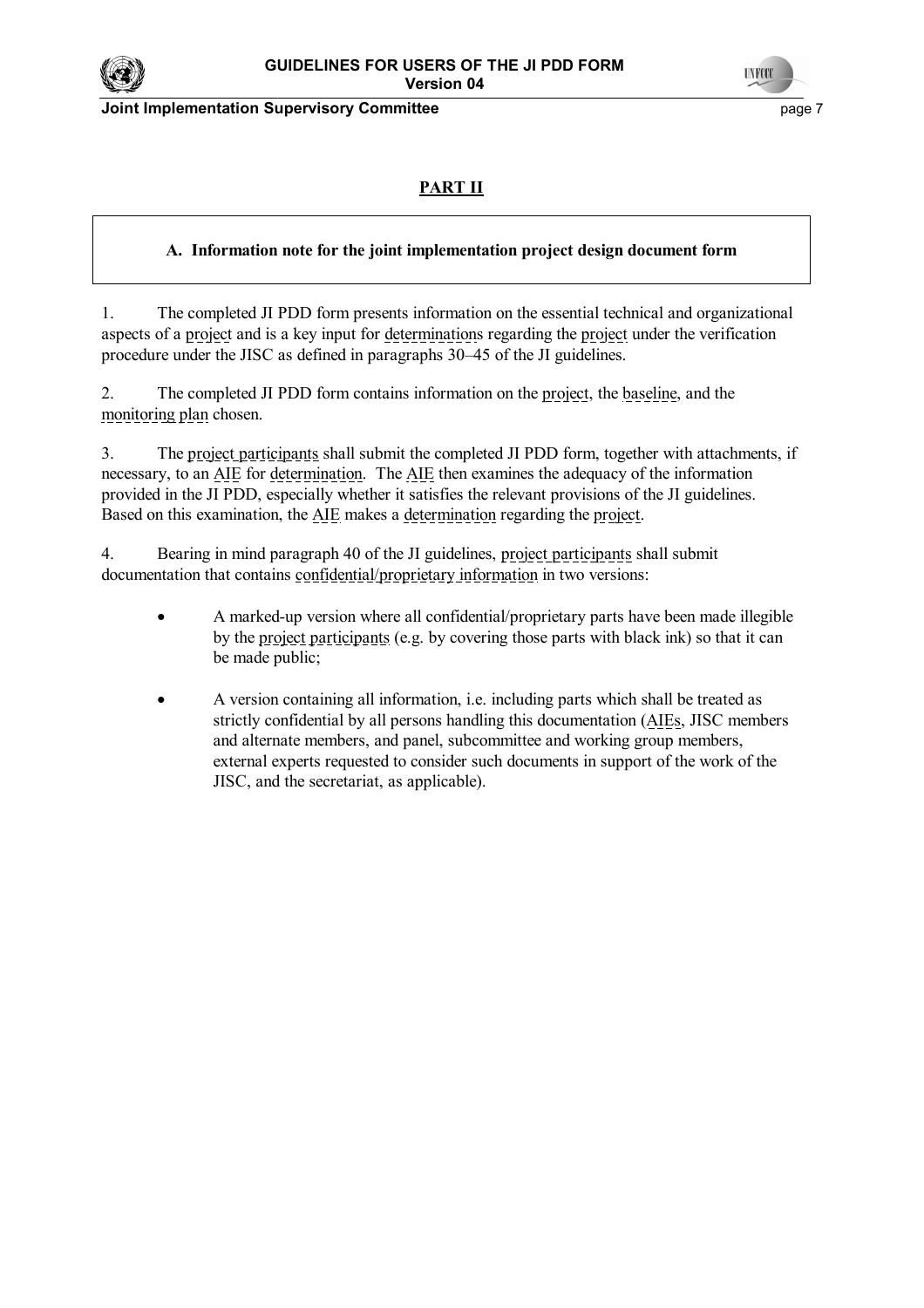

**Joint Implementation Supervisory Committee** *page 8* **page 8** 



# **B. Specific guidelines for users of the joint implementation project design document form**

#### **CONTENTS OF THE JOINT IMPLEMENTATION PROJECT DESIGN DOCUMENT FORM**

- A. General description of the project
- B. Baseline
- C. Duration of the project / crediting period
- D. Monitoring plan
- E. Estimation of greenhouse gas emission reductions
- F. Environmental impacts
- G. Stakeholders' comments

#### **Annexes**

- Annex 1: Contact information on project participants
- Annex 2: Baseline information
- Annex 3: Monitoring plan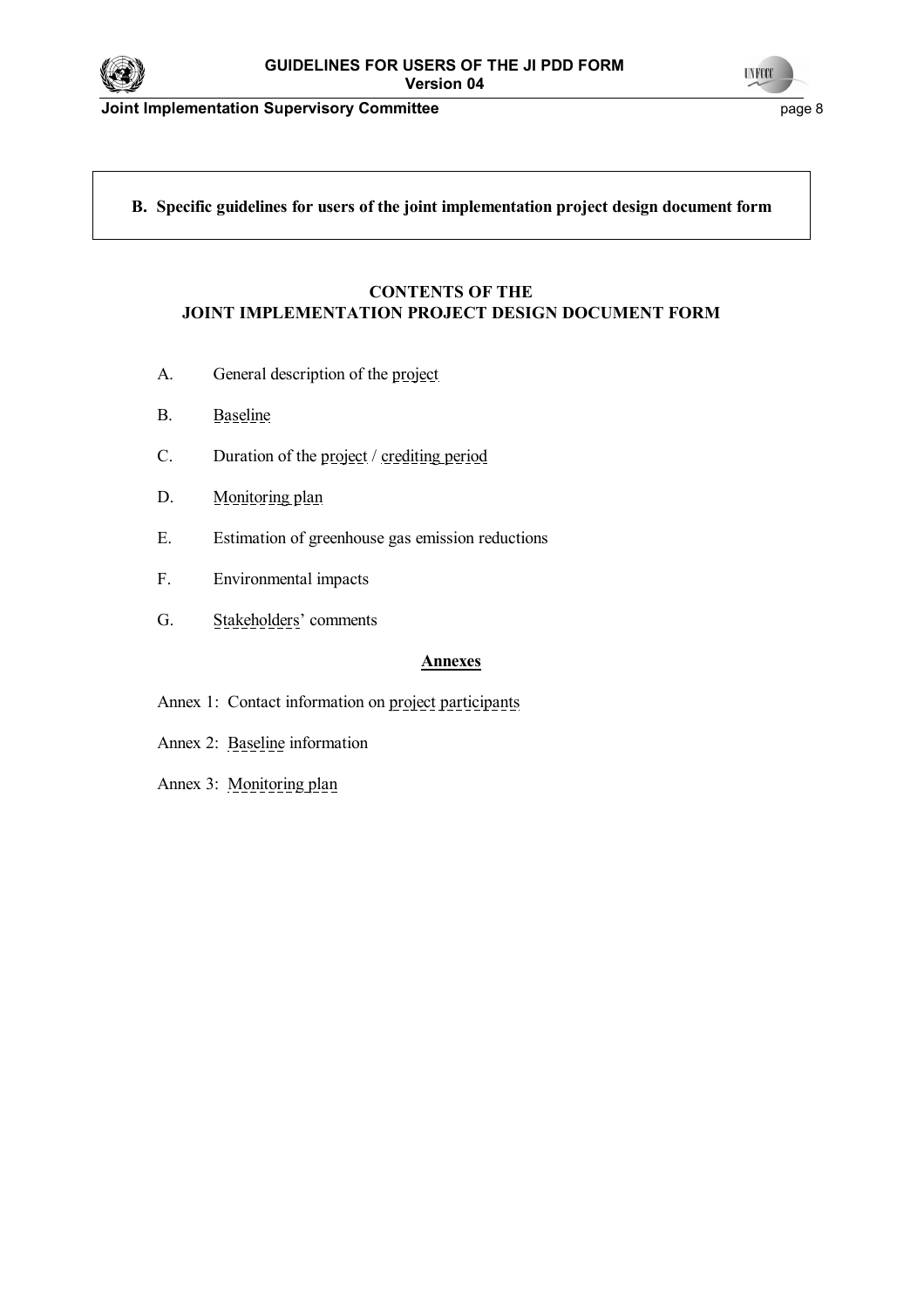



#### **Joint Implementation Supervisory Committee** page 9

# **SECTION A. General description of the project**

# **A.1. Title of the project:**

Please indicate:

- The title of the project;
- The sectoral  $\text{scope}(s)^8$  to which the project pertains;
- The version number of the document;
- The date of the document.

# **A.2. Description of the project:**

Please include in the description the purpose of the project with a concise, summarizing explanation (max. 1-2 pages) of the:

- a) Situation existing prior to the starting date of the project;
- b) Baseline scenario; and
- c) Project scenario (expected outcome, including a technical description).

Please also briefly summarize the history of the project (incl. its JI component).

# **A.3. Project participants:**

| Please list project participants and Parties involved in this section and provide contact |                                                     |                                                                                                              |  |  |
|-------------------------------------------------------------------------------------------|-----------------------------------------------------|--------------------------------------------------------------------------------------------------------------|--|--|
| information in annex 1. Information shall be provided in the following tabular format.    |                                                     |                                                                                                              |  |  |
| Party involved *                                                                          | Legal entity project participant<br>(as applicable) | Please indicate if<br>the Party involved<br>wishes to be<br>considered as<br>project participant<br>(Yes/No) |  |  |
| Party A                                                                                   | Legal entity A1<br>Legal entity A2                  | Yes/No                                                                                                       |  |  |
| Party B                                                                                   | Legal entity B1<br>Legal entity B2<br>$\cdots$      | Yes/No                                                                                                       |  |  |
| $\ddotsc$                                                                                 | $\cdots$                                            | $\cdots$                                                                                                     |  |  |
| * Please indicate if the Party involved is a host Party                                   |                                                     |                                                                                                              |  |  |

\* Please indicate if the Party involved is a host Party.

#### **A.4. Technical description of the project:**

# **A.4.1. Location of the project:**

# **A.4.1.1. Host Party(ies):**

l

#### **A.4.1.2. Region/State/Province etc.:**

 $8\degree$  The list of sectoral scopes adopted by the JISC is available on the UNFCCC JI website  $(\langle \text{http://ji.unfccc.int/>})$  in section "Reference" ("Procedures").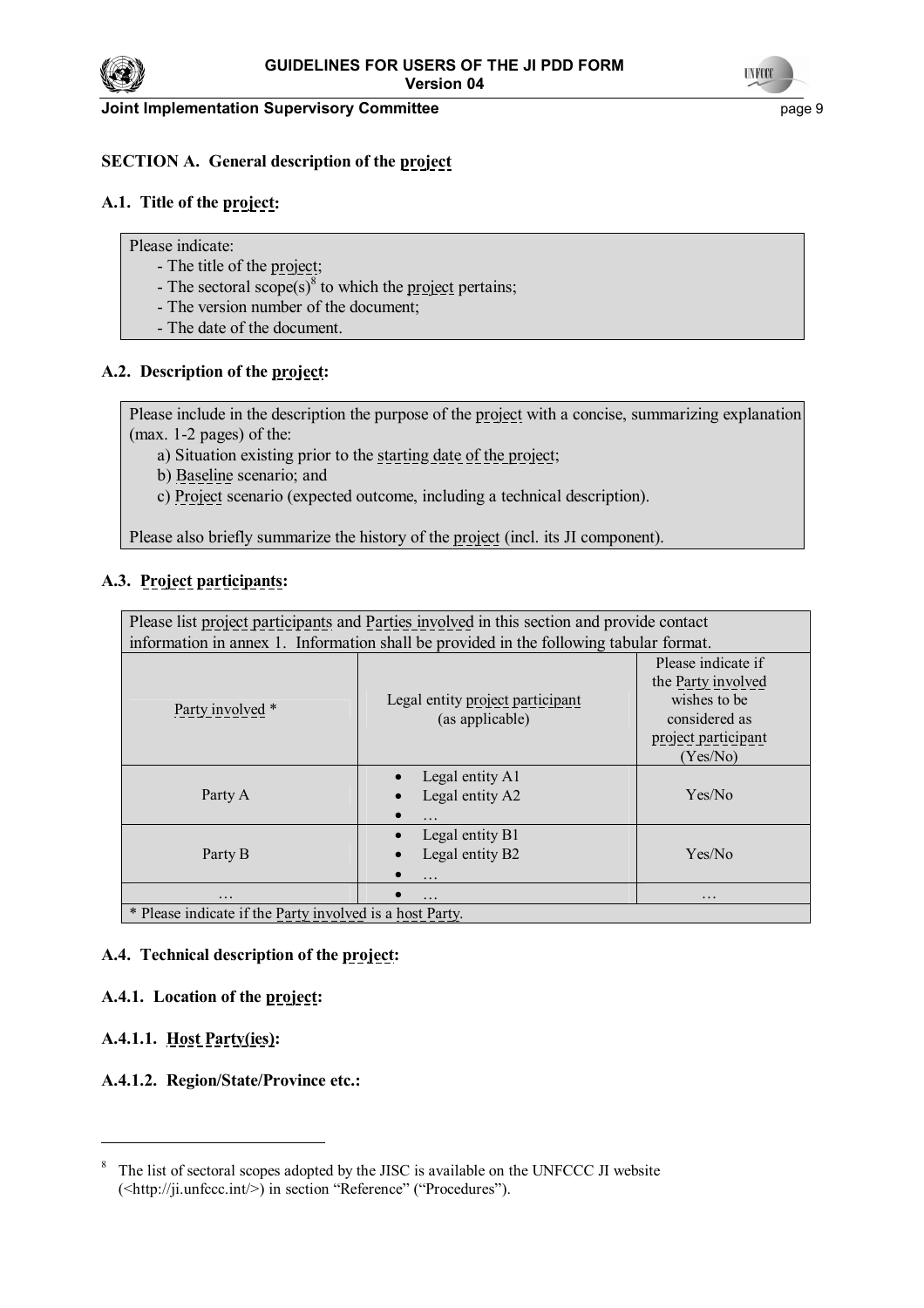

#### **Joint Implementation Supervisory Committee** *page 10* **and the page 10 and the page 10 and the page 10 and the page 10**

# **A.4.1.3. City/Town/Community etc.:**

**A.4.1.4. Detail of physical location, including information allowing the unique identification of the project (maximum one page):**

Please do not exceed one page.

# **A.4.2. Technology(ies) to be employed, or measures, operations or actions to be implemented by the project:**

Please describe the technology(ies) to be employed, or measures, operations or actions to be implemented by the project, including all relevant technical data and the implementation schedule.

**A.4.3. Brief explanation of how the anthropogenic emissions of greenhouse gases by sources are to be reduced by the proposed JI project, including why the emission reductions would not occur in the absence of the proposed project, taking into account national and/or sectoral policies and circumstances:**

Please explain briefly how anthropogenic greenhouse gas emission reductions are to be achieved (details to be provided in section B.) and provide the estimate(s) of anticipated total reductions in tonnes of  $CO<sub>2</sub>$  equivalent as determined in section E. Max. length: one page.

#### **A.4.3.1. Estimated amount of emission reductions over the crediting period:**

| Please indicate the length of the <u>crediting period</u> and provide estimates of total as well as<br>annual emission reductions. Information shall be provided using the following tabular format. |                                                                         |  |  |
|------------------------------------------------------------------------------------------------------------------------------------------------------------------------------------------------------|-------------------------------------------------------------------------|--|--|
|                                                                                                                                                                                                      | Years                                                                   |  |  |
| Length of the crediting period                                                                                                                                                                       |                                                                         |  |  |
| Year                                                                                                                                                                                                 | Estimate of annual emission reductions<br>in tonnes of $CO2$ equivalent |  |  |
| Year A                                                                                                                                                                                               |                                                                         |  |  |
| Year B                                                                                                                                                                                               |                                                                         |  |  |
| Year $\dots$                                                                                                                                                                                         |                                                                         |  |  |
| Total estimated emission reductions over the                                                                                                                                                         |                                                                         |  |  |
| crediting period                                                                                                                                                                                     |                                                                         |  |  |
| (tonnes of $CO2$ equivalent)                                                                                                                                                                         |                                                                         |  |  |
| Annual average of estimated emission reductions                                                                                                                                                      |                                                                         |  |  |
| over the crediting period                                                                                                                                                                            |                                                                         |  |  |
| (tonnes of $CO2$ equivalent)                                                                                                                                                                         |                                                                         |  |  |

# **A.5. Project approval by the Parties involved:**

Written project approvals by the Parties involved should be attached.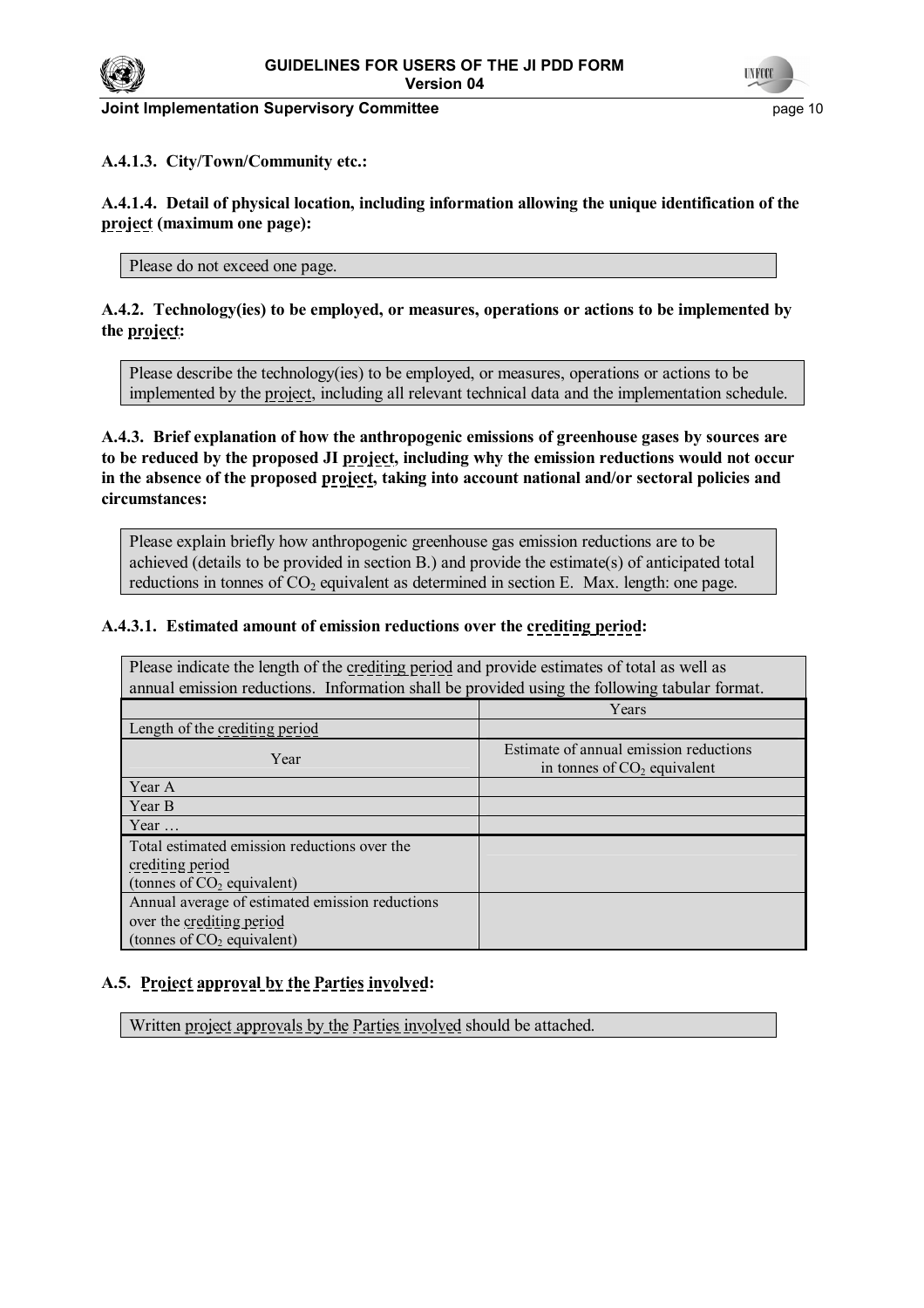

#### **Joint Implementation Supervisory Committee** *page 11* **and the page 11 and the page 11**



# **SECTION B. Baseline**

A baseline has to be set in accordance with appendix B of the JI guidelines and further guidance on baseline setting and monitoring developed by the JISC.

In general, a baseline shall be established:

- On a project-specific basis and/or using a multi-project emission factor;

- In a transparent manner with regard to the choice of approaches, assumptions,

methodologies, parameters, data sources and key factors;

 - Taking into account relevant national and/or sectoral policies and circumstances, such as sectoral reform initiatives, local fuel availability, power sector expansion plans, and the economic situation in the project sector;

 - In such a way that emission reduction units (ERUs) cannot be earned for decreases in activity levels outside the project activity or due to force majeure;

- Taking account of uncertainties and using conservative assumptions.

Project participants shall justify their choice of baseline.

Where applicable, project participants may opt to apply approved clean development mechanism (CDM) baseline and monitoring methodologies.

Please note that this section B. shall contain all key elements of the baseline. Annex 2 (baseline information) that should be prepared in parallel to completing the remainder of this section shall contain a summary of the key elements in tabular form as well as additional supporting documentation/information.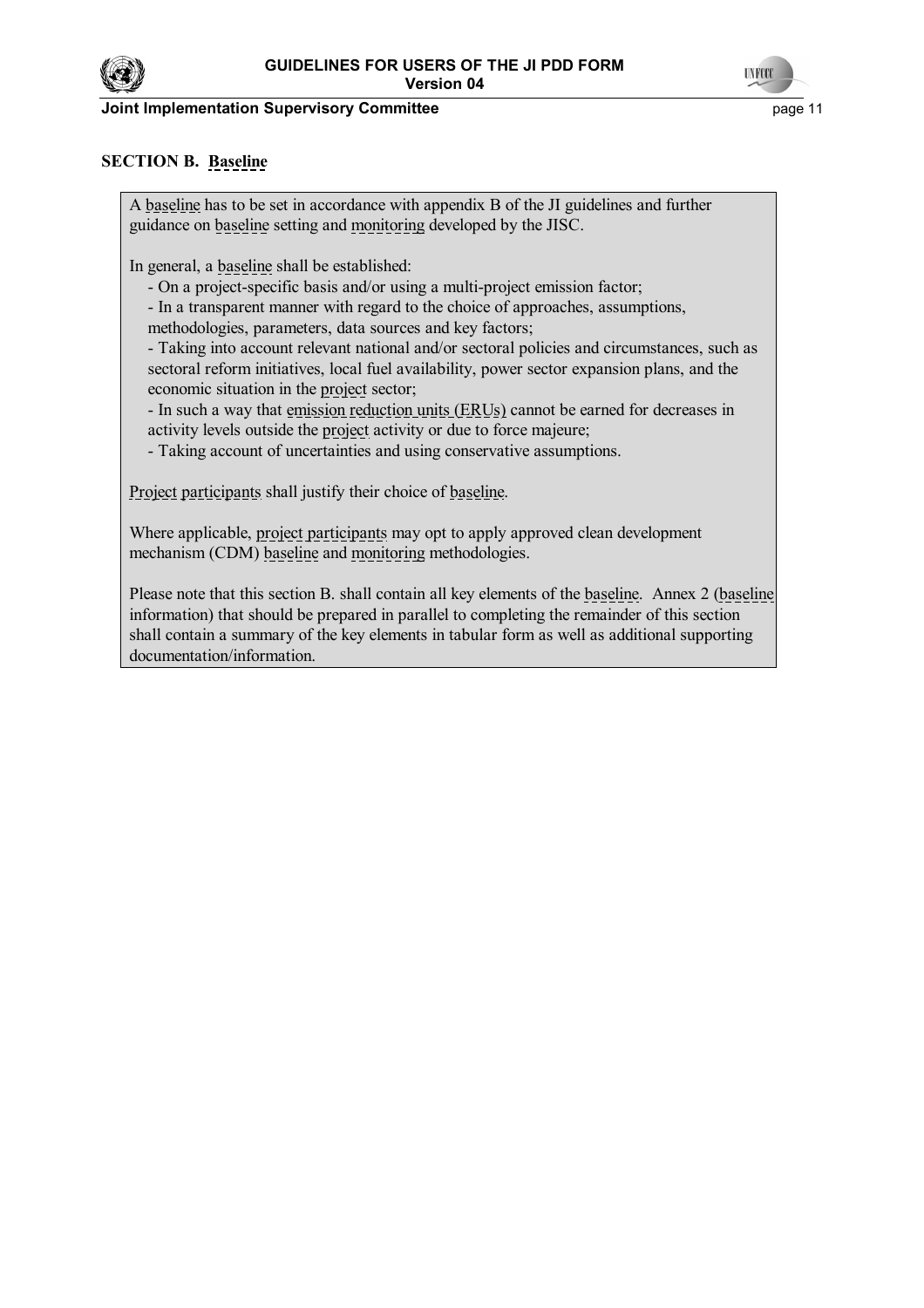

 $\overline{a}$ 

**Joint Implementation Supervisory Committee** *page 12* **and the page 12 and the page 12** 



# **B.1. Description and justification of the baseline chosen:**

Please describe and justify the baseline chosen in accordance with appendix B of the JI guidelines and the "Guidance on criteria for baseline setting and monitoring", using the following step-wise approach:

Step 1. Indication and description of the approach chosen regarding baseline setting

Please explicitly indicate which of the approaches regarding baseline setting, defined in the JISC's "Guidance on criteria for baseline setting and monitoring"<sup>9</sup>, is chosen:

a) If a JI specific approach regarding baseline setting is used in accordance with paragraph 9 (a) of the "Guidance on criteria for baseline setting and monitoring", please provide a detailed theoretical description of the baseline in a complete and transparent manner, as well as a justification in accordance with paragraph 23 through 29 of the "Guidance on criteria for baseline setting and monitoringî. Elements or combinations of approved CDM baseline and monitoring methodologies may be applied, as appropriate. In such a case, the use of the most recent valid version(s) is encouraged.

b) If an approved CDM baseline and monitoring methodology is used in its totality, in accordance with paragragh 10 of the "Guidance on criteria for baseline setting and monitoring", the most recent valid version of the CDM methodology shall be applied when the PDD is submitted for publication on the UNFCCC JI website<sup>10</sup>, allowing for a grace period of two months. Please indicate the title and reference number of the methodology, as well as its version, and describe why it is applicable. Please also provide all explanations, descriptions and analyses pertaining to the baseline in accordance with the approved methodology selected

Step 2. Application of the approach chosen

Please apply the approach outlined in step 1 above in the context of the project.

<sup>9</sup> The current version of the guidance on criteria for baseline setting and monitoring adopted by the JISC is available on the UNFCCC JI website  $\langle \text{5http://ii.unfccc.int/>)}$  in section "Reference" ("Guidance / Clarifications").

 $10$  In accordance with paragraph 32 of the JI guidelines.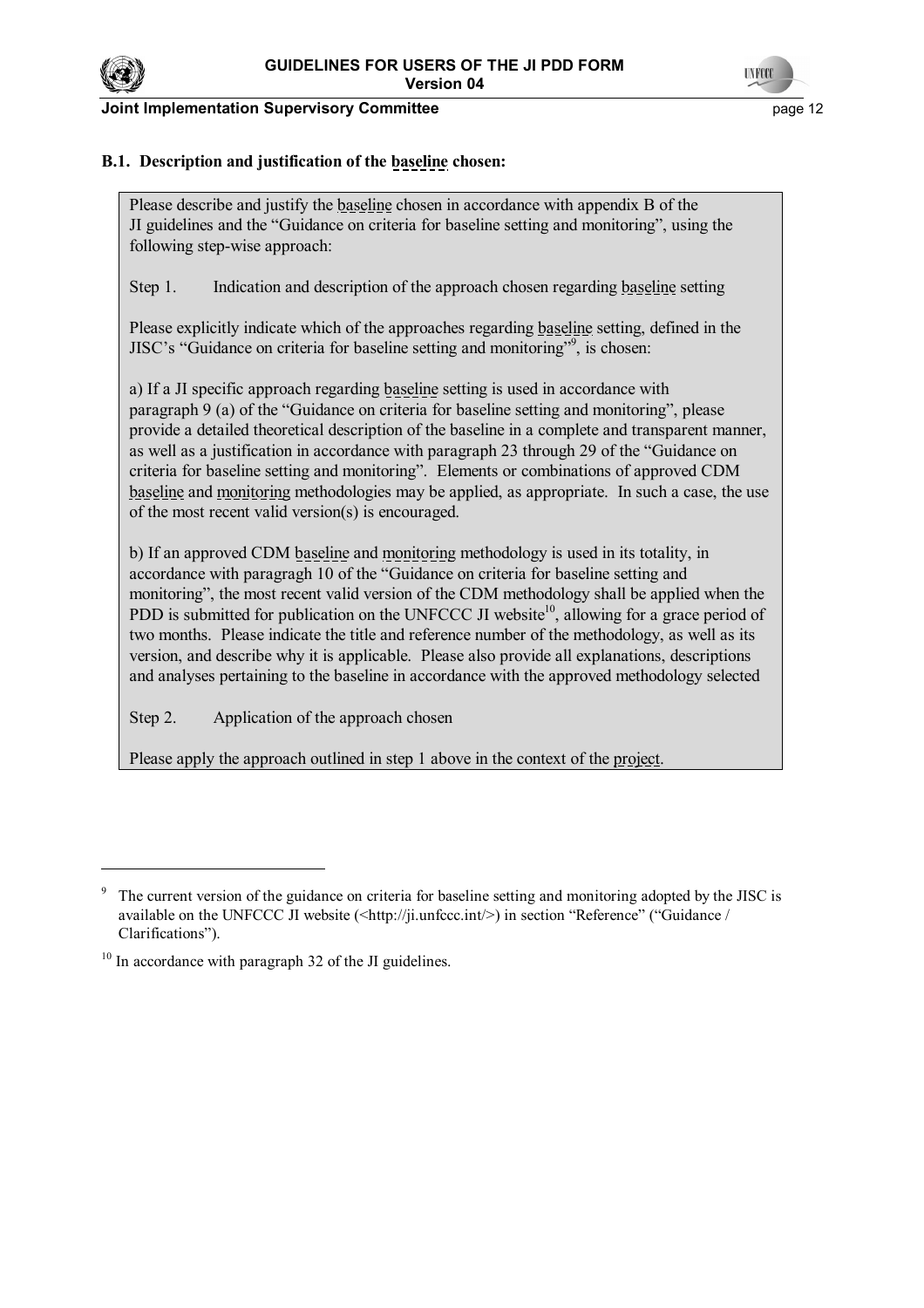



#### **Joint Implementation Supervisory Committee** *page 13* **and the page 13 and the page 13**

| Please provide the key information and data used to establish the <u>baseline</u> (variables, |  |  |  |
|-----------------------------------------------------------------------------------------------|--|--|--|
| parameters, data sources etc.) in tabular form:                                               |  |  |  |
| <b>Data/Parameter</b>                                                                         |  |  |  |
| Data unit                                                                                     |  |  |  |
| Description                                                                                   |  |  |  |
| Time of                                                                                       |  |  |  |
| determination/monitoring                                                                      |  |  |  |
| Source of data (to be) used                                                                   |  |  |  |
| Value of data applied                                                                         |  |  |  |
| (for ex ante calculations/determinations)                                                     |  |  |  |
| Justification of the choice of                                                                |  |  |  |
| data or description of                                                                        |  |  |  |
| measurement methods and                                                                       |  |  |  |
| procedures (to be) applied                                                                    |  |  |  |
| QA/QC procedures (to be)                                                                      |  |  |  |
| applied                                                                                       |  |  |  |
| Any comment                                                                                   |  |  |  |

#### **B.2. Description of how the anthropogenic emissions of greenhouse gases by sources are reduced below those that would have occurred in the absence of the JI project:**

Please demonstrate that the project provides reductions in emissions by sources that are additional to any that would otherwise occur, using the following step-wise approach:

Step 1. Indication and description of the approach applied

a) If a JI specific approach is used, please explicitly indicate which of the approaches to demonstrate additionality, defined in paragraph 2 of the annex I to the "Guidance on criteria" for baseline setting and monitoring"<sup>1</sup>, is chosen, and provide a justification of its applicability, with a clear and transparent description, as well as references, as appropriate.

b) If an approved CDM baseline and monitoring methodology is used in accordance with paragraph 10 of the "Guidance on criteria for baseline setting and monitoring", please provide clear references (e.g. title of the baseline and monitoring methodology or tool, relevant version of the methodology or tool etc.) and describe why and how it is applicable.

Step 2. Application of the approach chosen

Please apply the approach outlined in step 1 above in the context of the project.

Step 3. Provision of additionality proofs

l

In any case, please include or attach relevant additionality proofs.

As appropriate, the draft table provided under section B.1. above shall be completed for all relevant data/parameters.

<sup>1</sup> The current version of the "Guidance on criteria for baseline setting and monitoring" adopted by the JISC is available on the UNFCCC JI website  $\langle$ http://ji.unfccc.int/>) in section "Reference" ("Guidance / Clarifications").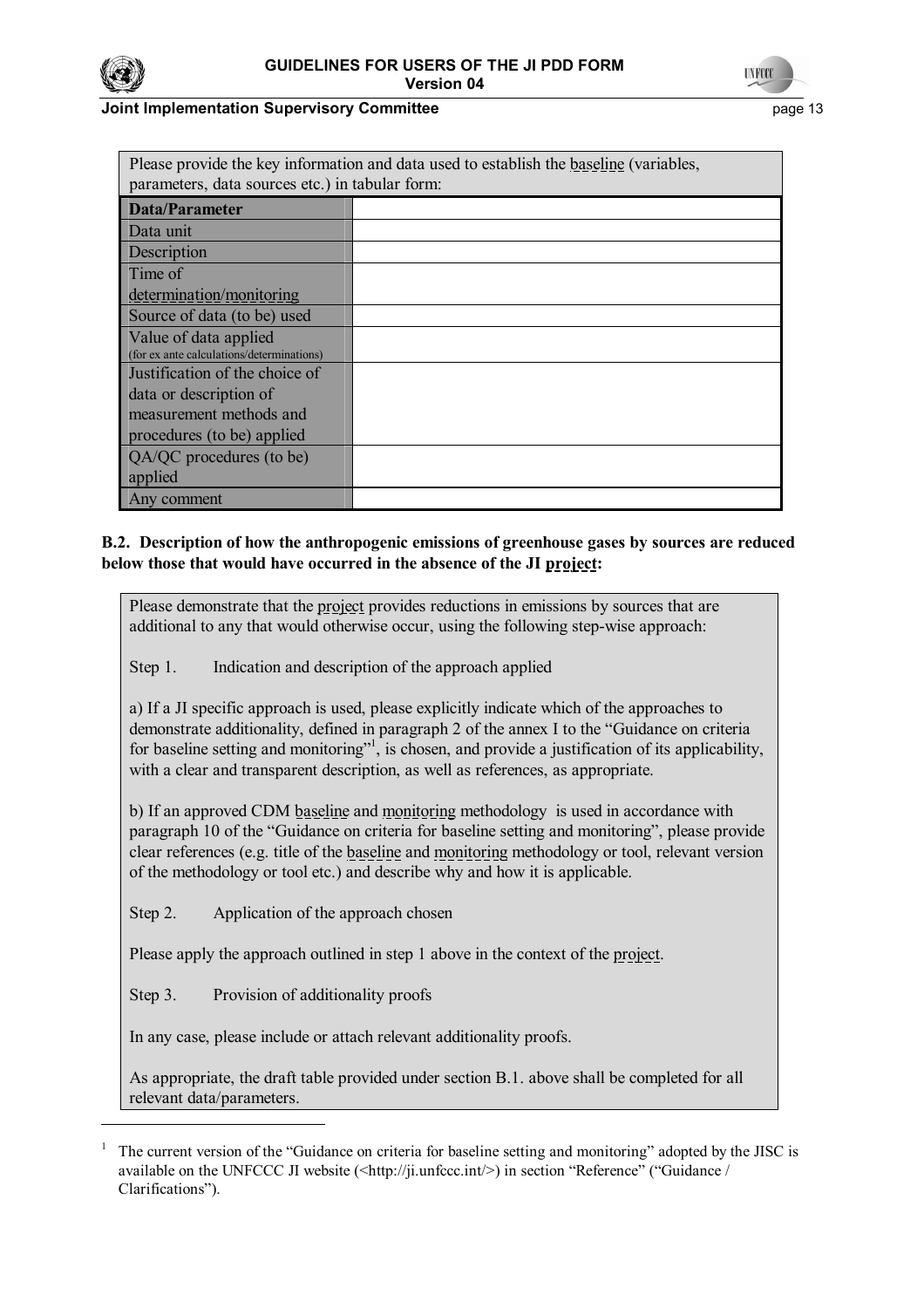



**Joint Implementation Supervisory Committee** <br>
page 14

# **B.3. Description of how the definition of the project boundary is applied to the project:**

For details please refer to the JISC's "Guidance on criteria for baseline setting and monitoring"<sup>2</sup> .

# **B.4. Further baseline information, including the date of baseline setting and the name(s) of the person(s)/entity(ies) setting the baseline:**

Please provide date of baseline setting (DD/MM/YYYY). Please provide contact information and indicate if the person/entity is also a project participant listed in annex 1.

<sup>2</sup> The current version of the "Guidance on criteria for baseline setting and monitoring" adopted by the JISC is available on the UNFCCC JI website  $(\langle \text{http://ji.unfccc.int/>}\rangle)$  in section "Reference" ("Guidance / Clarifications").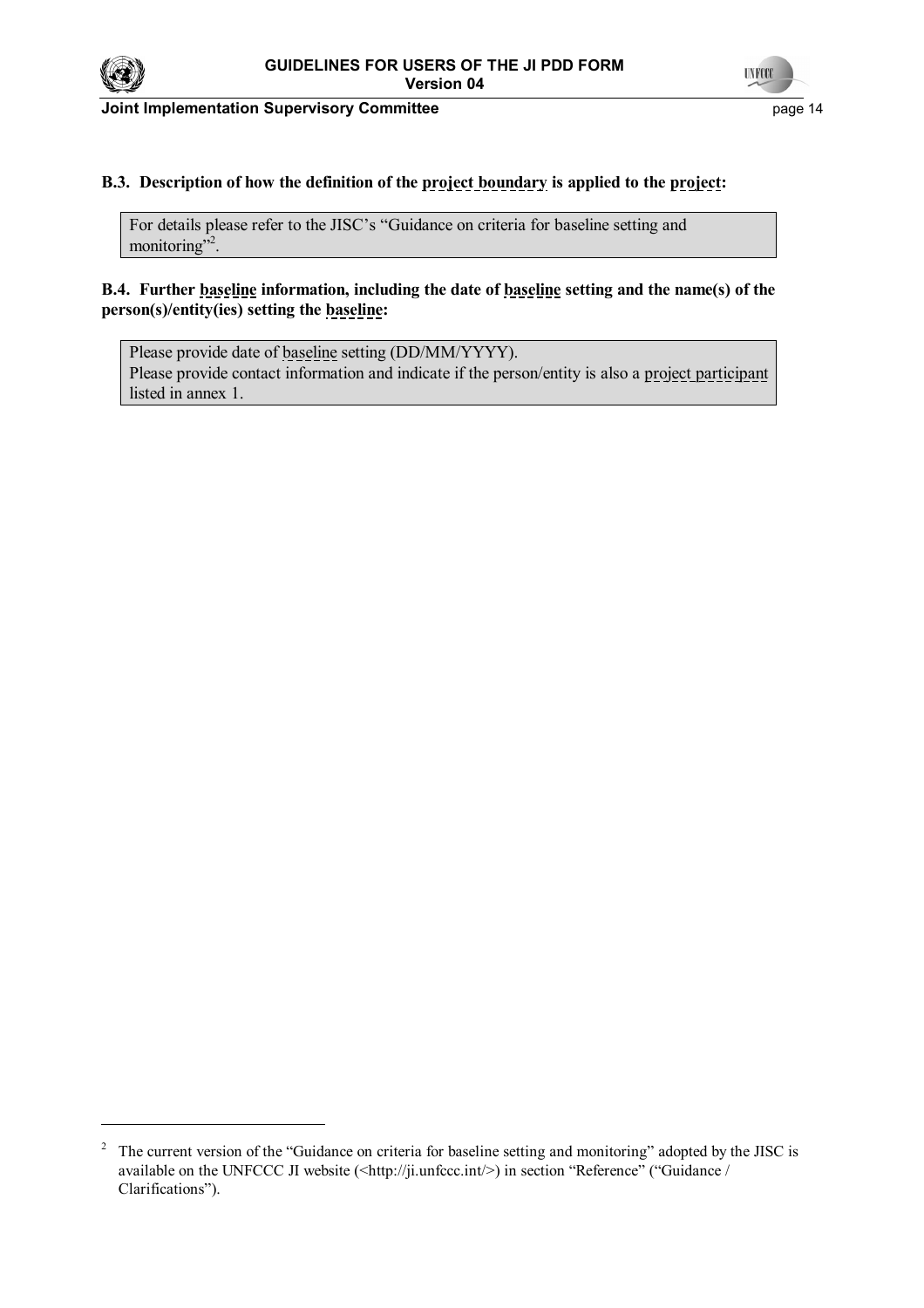



#### **Joint Implementation Supervisory Committee** *page 15* **and the page 15 and the page 15**

# **SECTION C. Duration of the project / crediting period**

#### **C.1. Starting date of the project:**

The starting date of a JI project is the date on which the implementation or construction or real action of the project begins.

Projects starting as of 2000 may be eligible as JI projects if they meet the requirements of the JI guidelines. ERUs shall only be issued for a crediting period starting after the beginning of 2008.

#### **C.2. Expected operational lifetime of the project:**

Please state the expected operational lifetime of the project in years and months.

#### **C.3. Length of the crediting period:**

Please state the length of the crediting period in years and months as well as its starting date.

Please note that ERUs shall only be issued for a crediting period starting after the beginning of 2008 and that the crediting period shall not extend beyond the operational lifetime of the project. The crediting period can extend beyond 2012 subject to the approval by the host Party.<sup>3</sup>

<sup>3</sup> The status of emission reductions or enhancements of net removals generated by JI projects after the end of the first commitment period may be determined by any relevant agreement under the UNFCCC.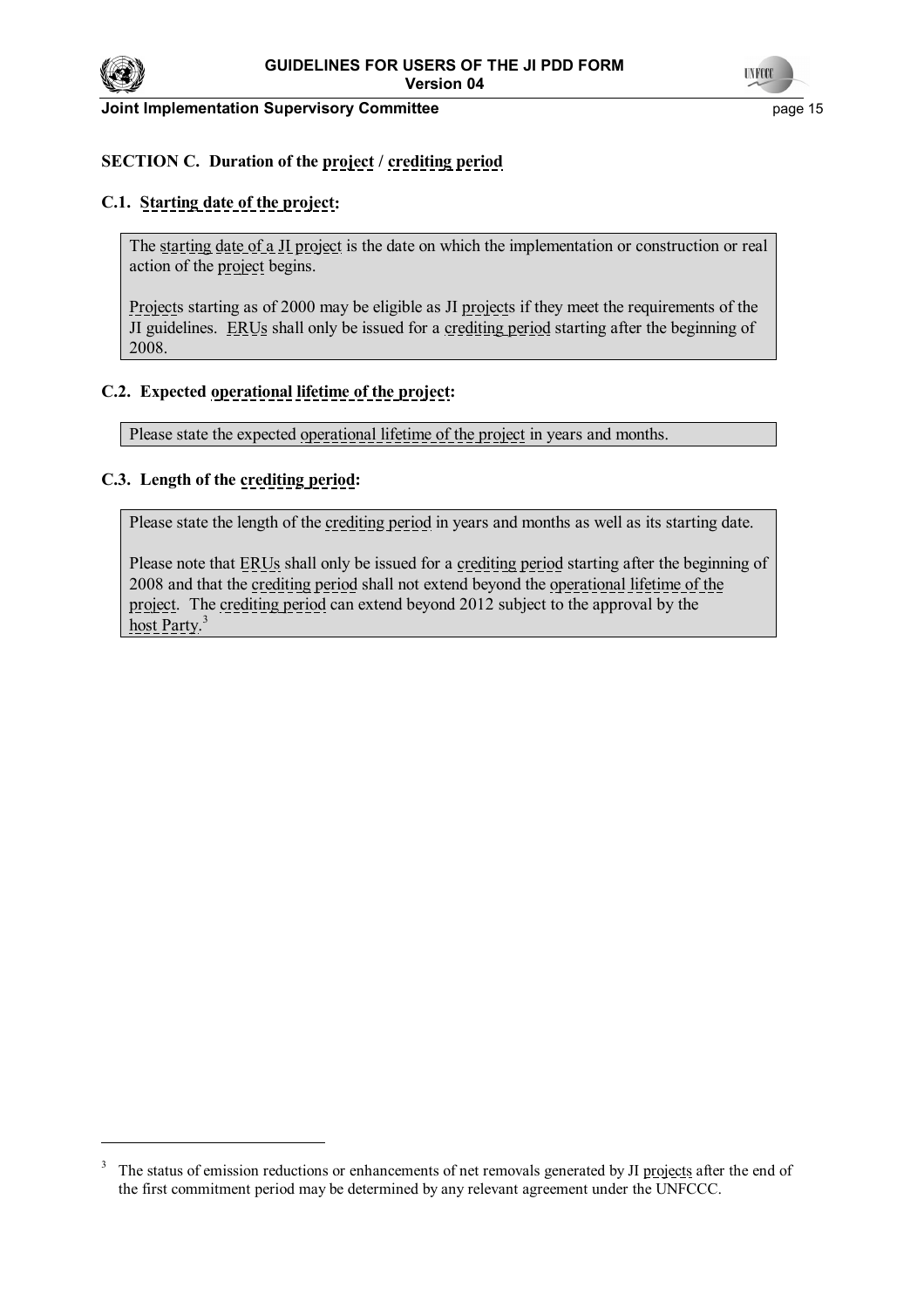

#### **Joint Implementation Supervisory Committee** *page 16* **and the page 16 and the page 16 and the page 16 and the page 16 and the page 16 and the page 16 and the page 16 and the page 16 and the page 16 and the page 16 and the**



# **SECTION D. Monitoring plan**

A monitoring plan has to be established in accordance with appendix B of the JI guidelines and further guidance on baseline setting and monitoring developed by the JISC.

Where applicable, project participants may opt to apply approved CDM baseline and monitoring methodologies.

The monitoring plan needs to provide detailed information relating to the collection and archiving of all relevant data necessary for

- estimating or measuring project emissions,
- determining baseline emissions, and
- assessing leakage effects.

The monitoring plan should reflect good monitoring practice appropriate to the project type.

If a national or international monitoring standard has to be applied to monitor certain aspects of the project, please identify this standard and provide a reference as to where a detailed description of the standard can be found.

Project participants shall implement the determined monitoring plan and provide data in accordance with the plan through their monitoring reports.

Please note that data monitored and required for determination are to be kept for two years after the last transfer of ERUs for the project.

This section D. shall provide a detailed description of all key elements of the monitoring plan, which is to be attached in annex 3.

#### **D.1. Description of monitoring plan chosen:**

Please provide a detailed description of the monitoring plan, using the following step-wise approach:

Step 1. Indication and description of the approach chosen regarding monitoring

Please explicitly indicate which of the approaches regarding monitoring, defined in the JISC's "Guidance on criteria for baseline setting and monitoring"<sup>4</sup>, is chosen:

<sup>4</sup> The current version of the guidance on criteria for baseline setting and monitoring adopted by the JISC is available on the UNFCCC JI website  $\langle$ http://ji.unfccc.int/>) in section "Reference" ("Guidance / Clarifications").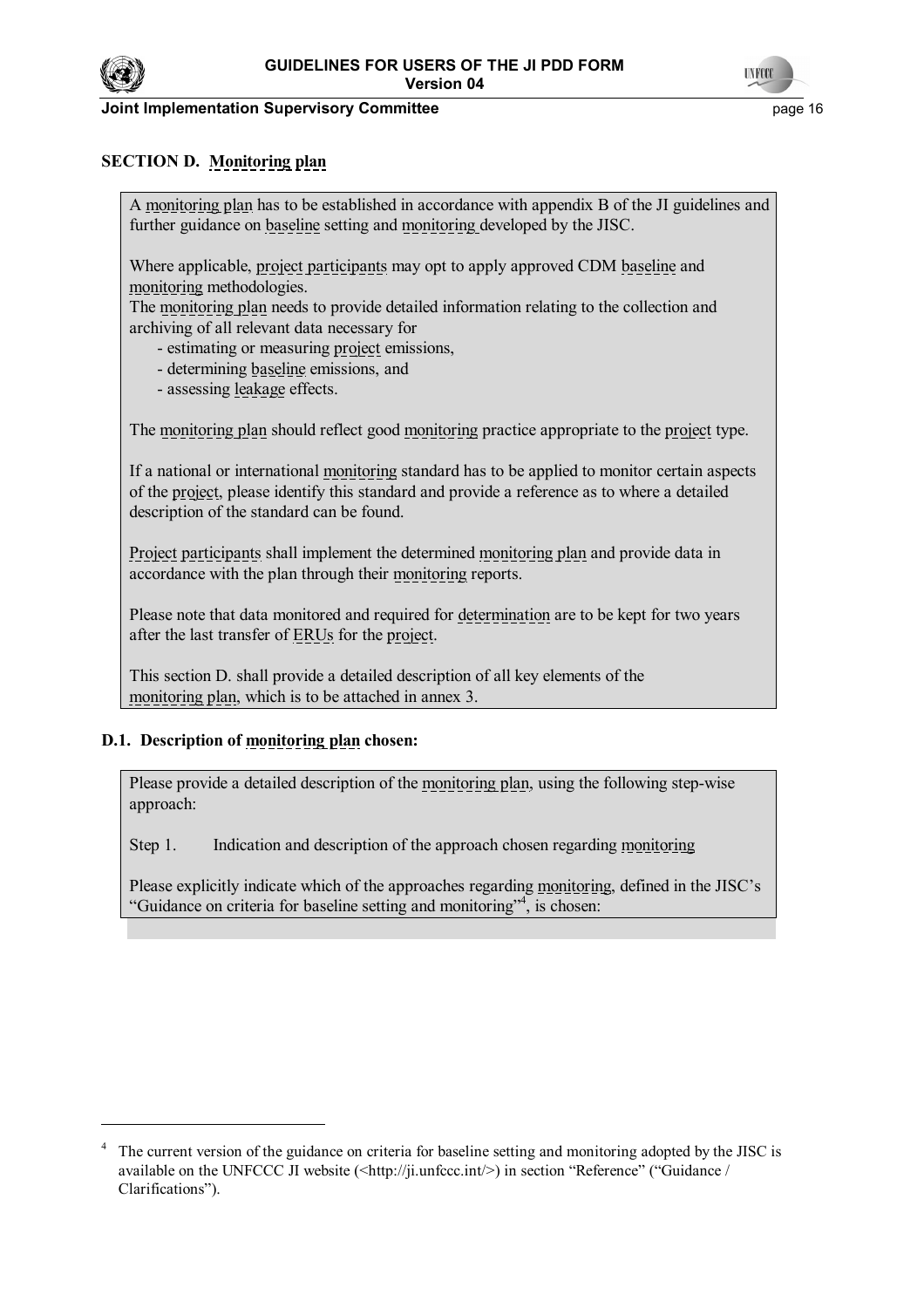

# **INFOX**

#### **Joint Implementation Supervisory Committee** *page 17* **and the set of the set of the set of the set of the set of the set of the set of the set of the set of the set of the set of the set of the set of the set of the set of**

a) If a JI specific approach is used for monitoring in accordance with paragraph 9 (a) of the ìGuidance on criteria for baseline setting and monitoringî, please describe the monitoring plan in accordance with paragraph 30 of the "Guidance on criteria for baseline setting and monitoringî. Elements or combinations of approved CDM baseline and monitoring methodologies may be applied, as appropriate. In such a case, the use of the most recent valid version(s) is encouraged. Please provide a detailed theoretical description in a complete and transparent manner, as well as a justification referring to the JISC's guidance on criteria for baseline setting and monitoring. Please include in the description all assumptions, formulae, parameters, data sources and key factors, and state how uncertainties are taken into account and conservativeness is safeguarded.

b) If an approved CDM baseline and monitoring methodology is used in its totality, in accordance with paragragh 10 of the "Guidance on criteria for baseline setting and monitoring", the most recent valid version of the CDM methodology shall be applied when the PDD is submitted for publication on the UNFCCC JI website<sup>5</sup>, allowing for a grace period of two months. Please indicate the title and reference number of the methodology, as well as its version, and describe why it is applicable. Please also provide all explanations, descriptions and analyses pertaining to monitoring in accordance with the approved methodology selected.

Step 2. Application of the approach chosen

Please apply the approach outlined in step 1 above in the context of the project.

In the sections below, please explicitly and clearly distinguish:

a) Data and parameters that are not monitored throughout the crediting period, but are determined only once (and thus remain fixed throughout the crediting period), and that are available already at the stage of determination regarding the PDD;

b) Data and parameters that are not monitored throughout the crediting period, but are determined only once (and thus remain fixed throughout the crediting period), but that are not already available at the stage of determination regarding the PDD; and

c) Data and parameters that are monitored throughout the crediting period.

 $\overline{a}$ 

 $<sup>5</sup>$  In accordance with paragraph 32 of the JI guidelines.</sup>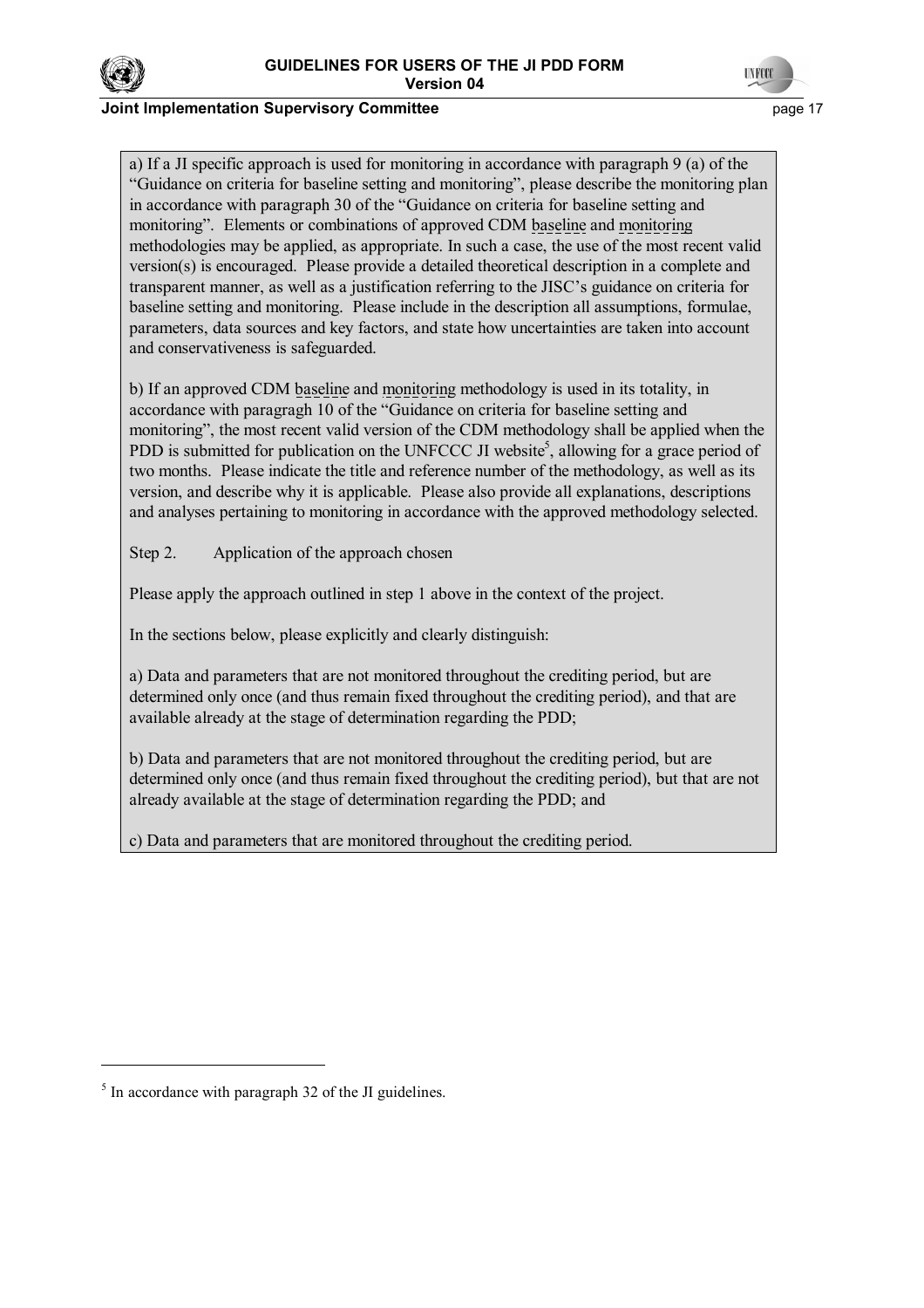



#### **Joint Implementation Supervisory Committee** *page 18* **and the page 18 and the page 18 and the page 18 and the page 18 and the page 18 and the page 18 and the page 18 and the page 18 and the page 18 and the page 18 and the**

Instead of using the tables provided in sections D.1.1.1., D.1.1.3., D1.2.1., D.1.3.1. and D.2., alternatively the draft table below may be completed in line with the approach regarding monitoring chosen for all data/parameters:

| <b>Data/Parameter</b>                     |  |
|-------------------------------------------|--|
| Data unit                                 |  |
| Description                               |  |
| Time of                                   |  |
| determination/monitoring                  |  |
| Source of data (to be) used               |  |
| Value of data applied                     |  |
| (for ex ante calculations/determinations) |  |
| Justification of the choice of            |  |
| data or description of                    |  |
| measurement methods and                   |  |
| procedures (to be) applied                |  |
| QA/QC procedures (to be)                  |  |
| applied                                   |  |
| Any comment                               |  |

# **D.1.1.** Option 1 – Monitoring of the emissions in the project scenario and the baseline scenario:

Please state if this section is left blank on purpose.

**D.1.1.1. Data to be collected in order to monitor emissions from the project, and how these data will be archived:**

Please describe the data to be collected and how they will be archived. Please add rows to the table, as needed.

*(Instead of using the table provided in the JI PDD form, alternatively the draft table provided under section D.1. above may be completed for all data/parameters.)* 

**D.1.1.2. Description of formulae used to estimate project emissions (for each gas, source etc.;** emissions in units of  $CO<sub>2</sub>$  equivalent):

Formulae should be consistent throughout the document.

**D.1.1.3. Relevant data necessary for determining the baseline of anthropogenic emissions of**  greenhouse gases by sources within the project boundary, and how such data will be collected and **archived:**

Please describe the data to be collected and how they will be archived. Please add rows to the table, as needed.

*(Instead of using the table provided in the JI PDD form, alternatively the draft table provided under section D.1. above may be completed for all data/parameters.)*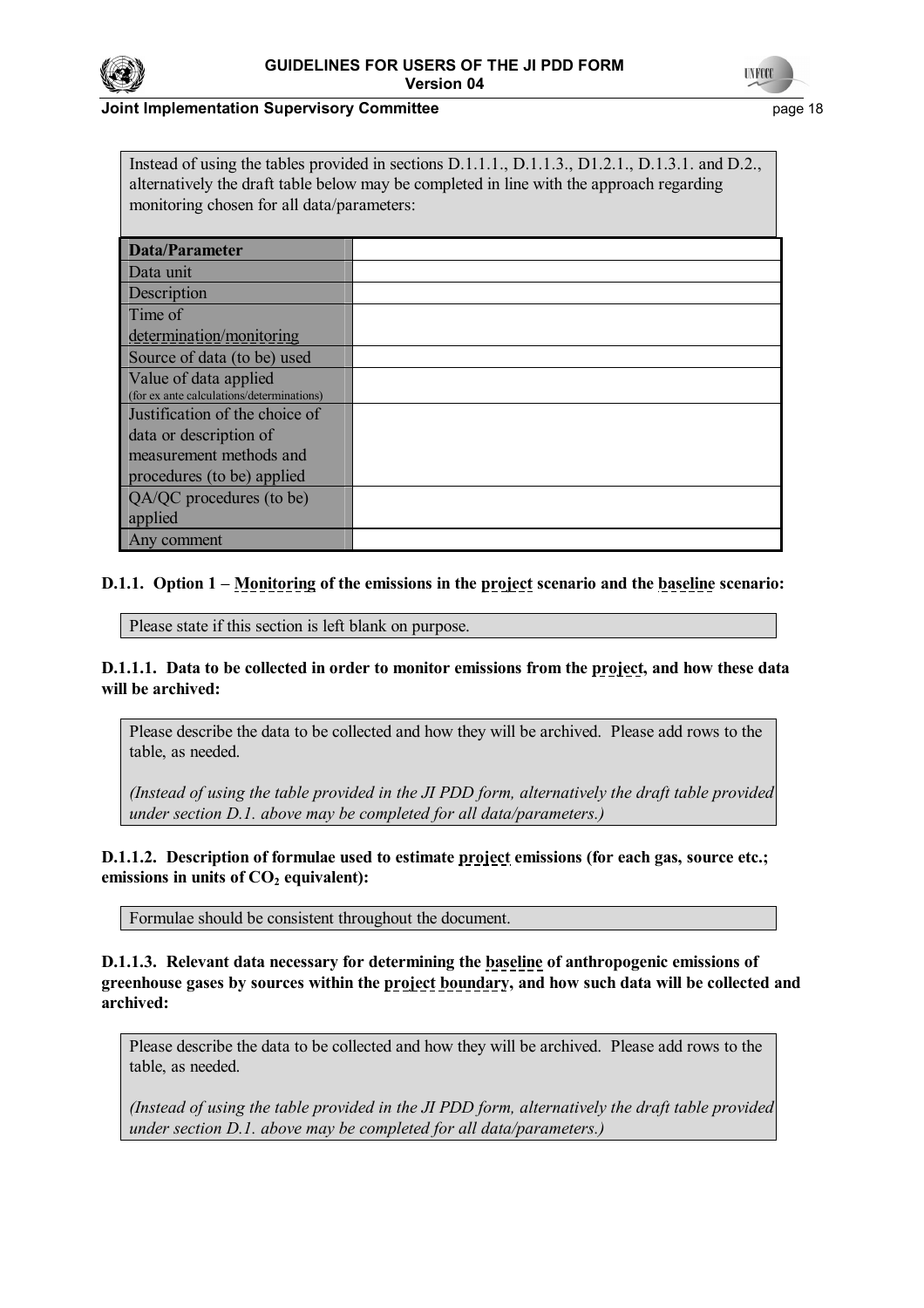



**Joint Implementation Supervisory Committee** *page 19* **and the page 19 and the page 19 and the page 19 and the page 19 and the page 19 and the page 19 and the page 19 and the page 19 and the page 19 and the page 19 and the** 

**D.1.1.4. Description of formulae used to estimate baseline emissions (for each gas, source etc.;**  emissions in units of CO<sub>2</sub> equivalent):

Formulae should be consistent throughout the document.

**D. 1.2. Option 2 – Direct monitoring of emission reductions from the project (values should be consistent with those in section E.):**

Please state if this section is left blank on purpose.

**D.1.2.1. Data to be collected in order to monitor emission reductions from the project, and how these data will be archived:** 

Please describe the data to be collected and how they will be archived. Please add rows to the table, as needed.

*(Instead of using the table provided in the JI PDD form, alternatively the draft table provided under section D.1. above may be completed for all data/parameters.)*

**D.1.2.2. Description of formulae used to calculate emission reductions from the project (for each**  gas, source etc.; emissions/emission reductions in units of CO<sub>2</sub> equivalent):

Formulae should be consistent throughout the document.

**D.1.3. Treatment of leakage in the monitoring plan:** 

**D.1.3.1. If applicable, please describe the data and information that will be collected in order to monitor leakage effects of the project:** 

Please add rows to the table, as needed. If not applicable, please state so.

*(Instead of using the table provided in the JI PDD form, alternatively the draft table provided under section D.1. above may be completed for all data/parameters.)*

**D.1.3.2. Description of formulae used to estimate leakage (for each gas, source etc.; emissions in**  units of  $CO<sub>2</sub>$  equivalent):

Formulae should be consistent throughout the document. If not applicable, please state so.

**D.1.4. Description of formulae used to estimate emission reductions for the project (for each gas,**  source etc.; emissions/emission reductions in units of  $CO<sub>2</sub>$  equivalent):

Formulae should be consistent throughout the document.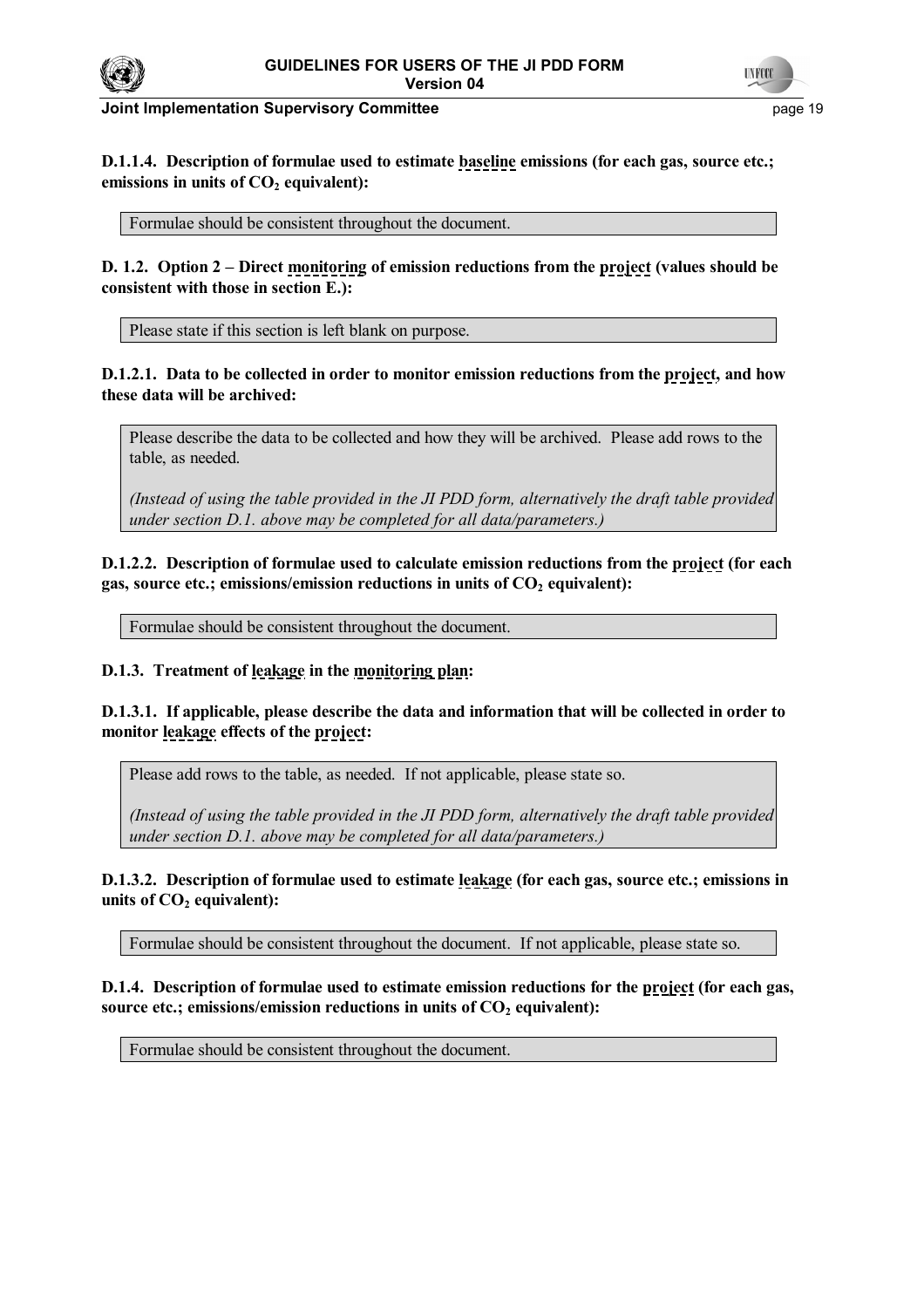



**Joint Implementation Supervisory Committee** *page 20* **and the page 20 and the page 20 and the page 20 and the page 20** 

# **D.1.5. Where applicable, in accordance with procedures as required by the host Party, information on the collection and archiving of information on the environmental impacts of the project:**

Please provide information on the collection and archiving of information on the environmental impacts of the project. Please provide reference to the relevant host Party regulation(s). If not applicable, please state so.

**D.2. Quality control (QC) and quality assurance (QA) procedures undertaken for data monitored:**

Please refer to data contained in section D.1., as applicable.

**D.3. Please describe the operational and management structure that the project operator will apply in implementing the monitoring plan:** 

**D.4. Name of person(s)/entity(ies) establishing the monitoring plan:** 

Please provide contact information and indicate if the person/entity is also a project participant listed in annex 1.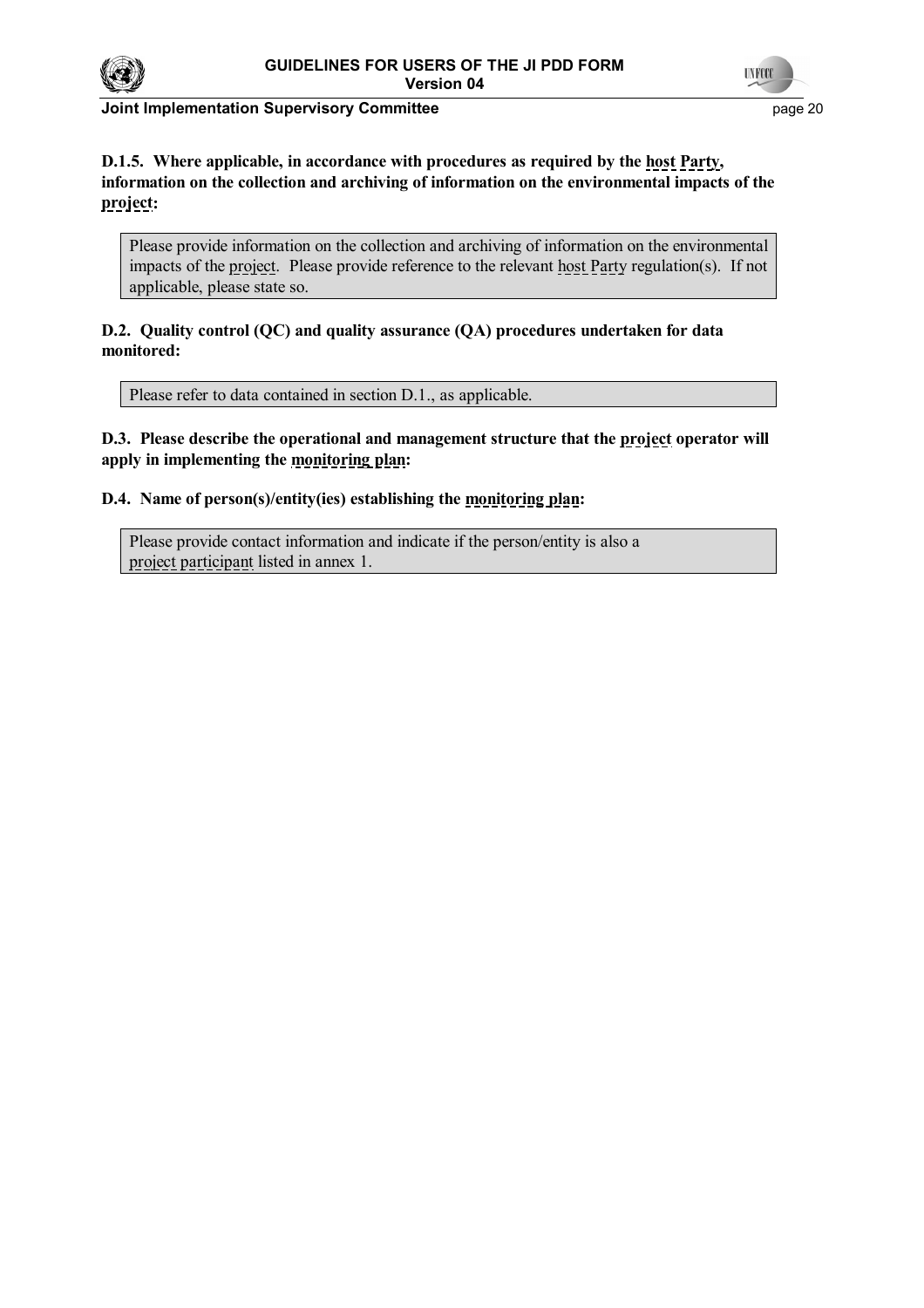



#### **Joint Implementation Supervisory Committee** *page 21* **and the page 21 and the page 21**

# **SECTION E. Estimation of greenhouse gas emission reductions**

Estimates should be consistent throughout the document.

Please attach detailed calculations if deemed necessary to ensure transparency.

#### **E.1. Estimated project emissions:**

Please provide estimates of anthropogenic emissions of greenhouse gases by sources of the project within the project boundary (for each gas, source etc.; emissions in units of  $CO<sub>2</sub>$  equivalent). Alternatively, please provide directly estimated emission reductions due to the project.

#### **E.2. Estimated leakage:**

Please provide estimates of any leakage. Estimates should be given for each gas, source etc. (emissions in units of  $CO<sub>2</sub>$  equivalent). If not applicable, please state so.

#### **E.3. The sum of E.1. and E.2.:**

#### **E.4. Estimated baseline emissions:**

Estimates should be given for each gas, source etc. (emissions in units of  $CO<sub>2</sub>$  equivalent).

#### **E.5. Difference between E.4. and E.3. representing the emission reductions of the project:**

#### **E.6 Table providing values obtained when applying formulae above:**

| The result of the application of the formulae above shall be indicated using the following |                                                                                   |                                                                      |                                                                                    |                                                                                     |  |  |
|--------------------------------------------------------------------------------------------|-----------------------------------------------------------------------------------|----------------------------------------------------------------------|------------------------------------------------------------------------------------|-------------------------------------------------------------------------------------|--|--|
| tabular format.                                                                            |                                                                                   |                                                                      |                                                                                    |                                                                                     |  |  |
| Year                                                                                       | Estimated<br>project<br>emissions<br>(tonnes of<br>CO <sub>2</sub><br>equivalent) | Estimated<br>leakage<br>(tonnes of<br>CO <sub>2</sub><br>equivalent) | Estimated<br>baseline<br>emissions<br>(tonnes of<br>CO <sub>2</sub><br>equivalent) | Estimated<br>emission<br>reductions<br>(tonnes of<br>CO <sub>2</sub><br>equivalent) |  |  |
| Year A                                                                                     |                                                                                   |                                                                      |                                                                                    |                                                                                     |  |  |
| Year B                                                                                     |                                                                                   |                                                                      |                                                                                    |                                                                                     |  |  |
| Year $\dots$                                                                               |                                                                                   |                                                                      |                                                                                    |                                                                                     |  |  |
| Total<br>(tonnes of<br>CO <sub>2</sub><br>equivalent)                                      |                                                                                   |                                                                      |                                                                                    |                                                                                     |  |  |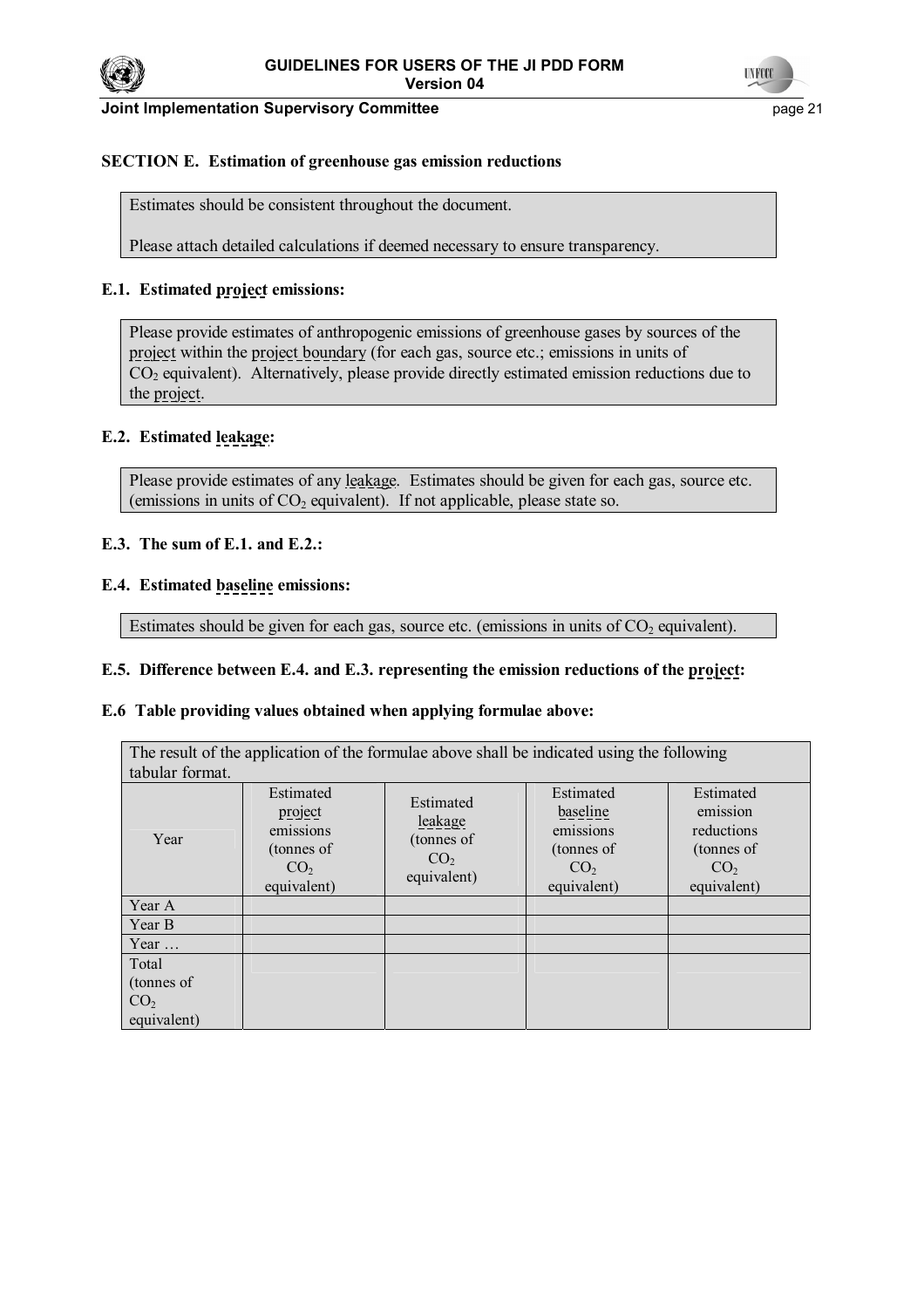

**Joint Implementation Supervisory Committee** *page* **22 page 22** 



**SECTION F. Environmental impacts** 

**F.1. Documentation on the analysis of the environmental impacts of the project, including transboundary impacts, in accordance with procedures as determined by the host Party:** 

Please list and attach the documentation to the JI PDD.

**F.2. If environmental impacts are considered significant by the project participants or the host Party, please provide conclusions and all references to supporting documentation of an environmental impact assessment undertaken in accordance with the procedures as required by the host Party:**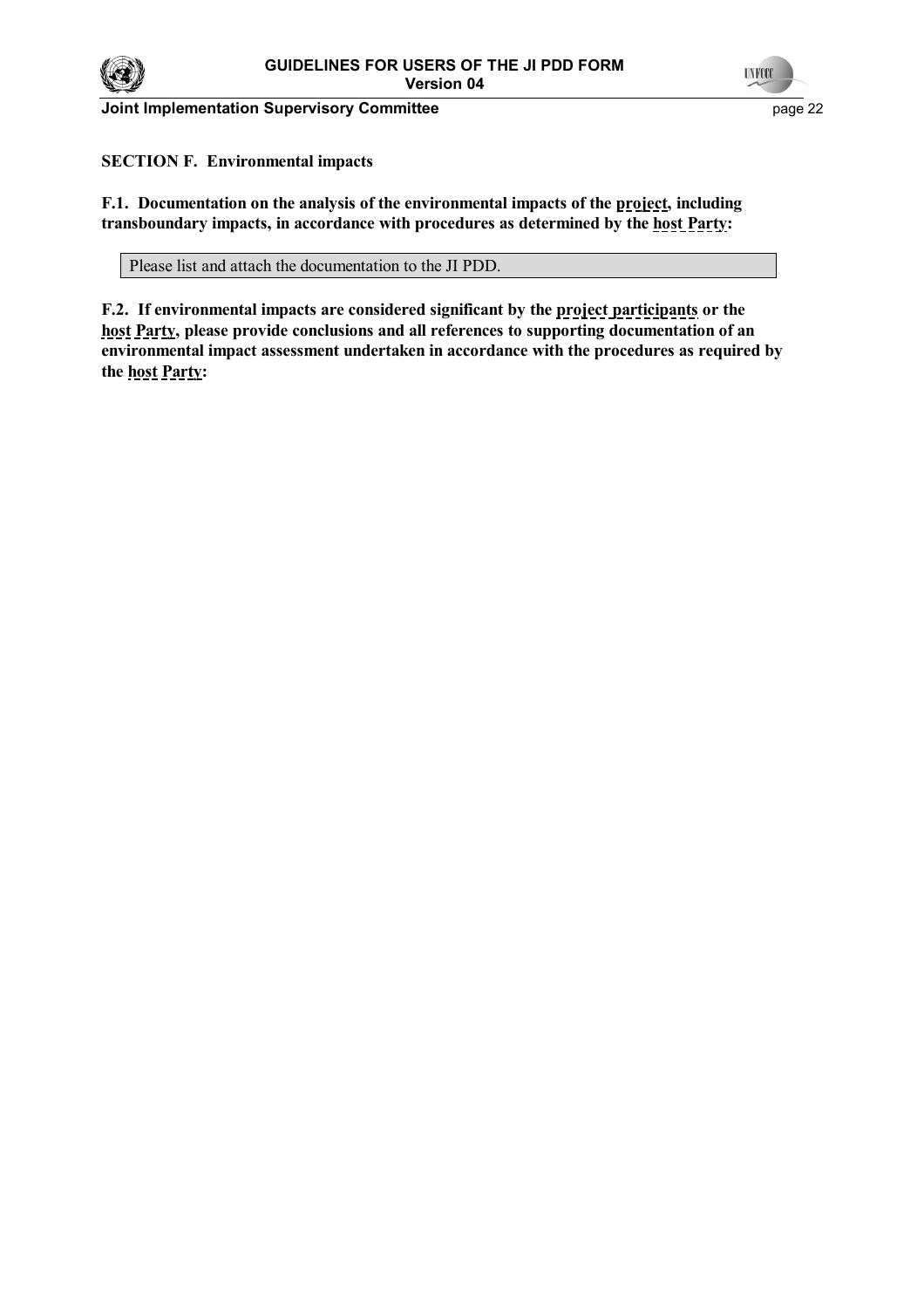

**Joint Implementation Supervisory Committee** <br>
page 23



# **SECTION G. Stakeholders' comments**

# G.1. Information on stakeholders' comments on the project, as appropriate:

#### Please provide:

- A list of stakeholders from whom comments on the project have been received;
- Nature of the comments; and
- Whether and how the comments have been addressed.

If not applicable, please state so.